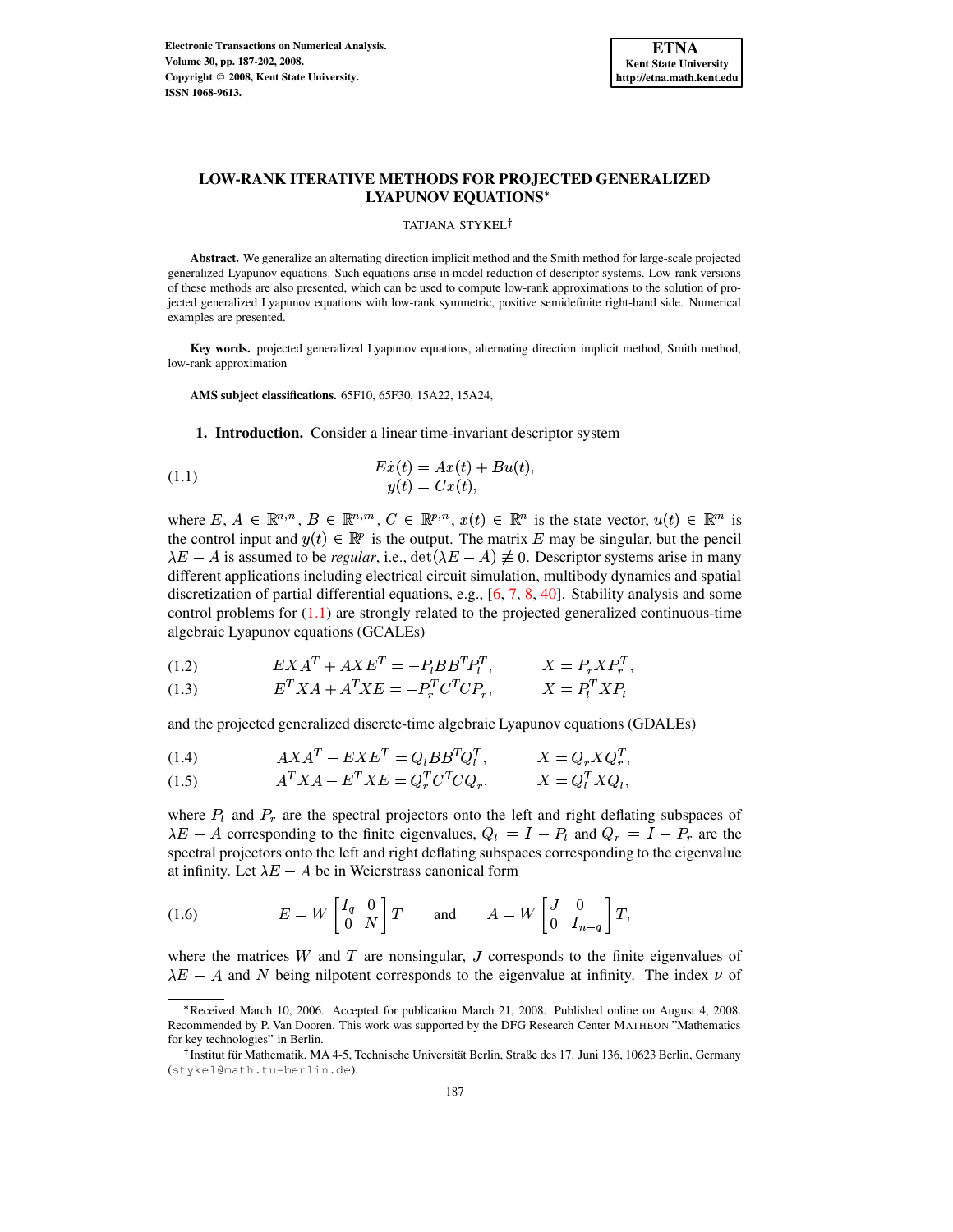<span id="page-1-1"></span>nilpotency of N is the *index* of the pencil  $\lambda E - A$ . Using [\(1.6\)](#page-0-1) the projectors  $P_l$  and  $P_r$  can be represented as

$$
(1.7) \t\t P_l = W \begin{bmatrix} I_q & 0 \\ 0 & 0 \end{bmatrix} W^{-1} \t \text{and} \t P_r = T^{-1} \begin{bmatrix} I_q & 0 \\ 0 & 0 \end{bmatrix} T.
$$

It has been shown in [\[34\]](#page-15-1) that if the pencil  $\lambda E - A$  is *stable*, i.e., all its finite eigenvalues have negative real part, then the projected GCALEs  $(1.2)$  and  $(1.3)$  have the unique symmetric, positive semidefinite solutions which define the proper controllability and observability Gramians of the descriptor system  $(1.1)$ . Furthermore, the projected GDALEs  $(1.4)$  and  $(1.5)$ have the unique symmetric, positive semidefinite solutions which are the improper controllability and observability Gramians of  $(1.1)$ . The Gramians play a central role in analysis and control design problems for descriptor systems, such as the characterization of controllability and observability properties, computing  $\mathcal{H}_2$  or Hankel norm, minimal and balanced realizations as well as balanced truncation model order reduction [\[4,](#page-13-0) [34,](#page-15-1) [35,](#page-15-2) [36\]](#page-15-3).

The numerical solution of standard Lyapunov equations with  $E = I$  has been the topic of numerous publications [\[2,](#page-13-1) [3,](#page-13-2) [12,](#page-14-3) [13,](#page-14-4) [14,](#page-14-5) [17,](#page-14-6) [18,](#page-14-7) [22,](#page-14-8) [24,](#page-14-9) [29\]](#page-15-4). A variety of direct and iterative methods has been proposed there for computing the solutions of such equations, their Cholesky factors or low-rank approximations. The case of nonsingular  $E$  has been considered in [\[5,](#page-13-3) [9,](#page-14-10) [15,](#page-14-11) [16,](#page-14-12) [21\]](#page-14-13). Until now, only direct methods have been extended to projected Lyapunov equations [\[33\]](#page-15-5). The solutions of  $(1.2) - (1.5)$  $(1.2) - (1.5)$  $(1.2) - (1.5)$  can be computed by the generalized Schur-Bartels-Stewart or the generalized Schur-Hammarling methods that are based on the preliminary reduction of the pencil  $\lambda E - A$  to the generalized Schur form, solution of the generalized Sylvester and Lyapunov equations and back transformation. Since these methods cost  $O(n^3)$  operations and require  $O(n^2)$  memory location, they can be used only for problems of small or medium size.

Due to the practical importance of the numerical solution of large-scale projected generalized Lyapunov equations that occur in balanced truncation model reduction of descriptor systems [\[35\]](#page-15-2), the development of iterative methods for such equations is a challenging problem. In this paper we generalize the alternating direction implicit (ADI) method [\[17,](#page-14-6) [18,](#page-14-7) [22\]](#page-14-8) and the Smith method [\[22,](#page-14-8) [29\]](#page-15-4) to the projected generalized Lyapunov equations [\(1.2\)](#page-0-2) and  $(1.4)$  with large sparse matrix coefficients. The dual equations  $(1.3)$  and  $(1.5)$  can be solved in a similar way. Low-rank versions of the ADI and Smith methods are also presented, which can be used to compute low-rank approximations to the solutions of  $(1.2)$  and  $(1.4)$  with a low-rank right-hand side. Such a problem arises, for example, in model reduction. Note that the number m of columns of the matrix B in  $(1.2)$  and  $(1.4)$  relates to the number of inputs of the underlying descriptor system  $(1.1)$  and it is usually small compared to the state space dimension  $n$  of the problem.

A major difficulty in the numerical solution of projected Lyapunov equations is that we need to compute the spectral projectors  $P_l$ ,  $P_r$  or  $Q_l$ ,  $Q_r$ . Fortunately, in many applications such as computational fluid dynamics and constrained structural mechanics, the matrices  $E$ and have some special block structure. As the following examples show, this structure can be used to construct the projectors  $P_l$  and  $P_r$  in explicit form.

<span id="page-1-0"></span>EXAMPLE 1.1. Consider the descriptor system  $(1.1)$  with

(1.8) 
$$
E = \begin{bmatrix} E_{11} & E_{12} \\ 0 & 0 \end{bmatrix}, \qquad A = \begin{bmatrix} A_{11} & A_{12} \\ A_{21} & A_{22} \end{bmatrix},
$$

where  $E_{11}$  is nonsingular. Such a system arises, for example, after linearization and spatial discretization of the Euler equation that describes the flow of a fluid through a supersonic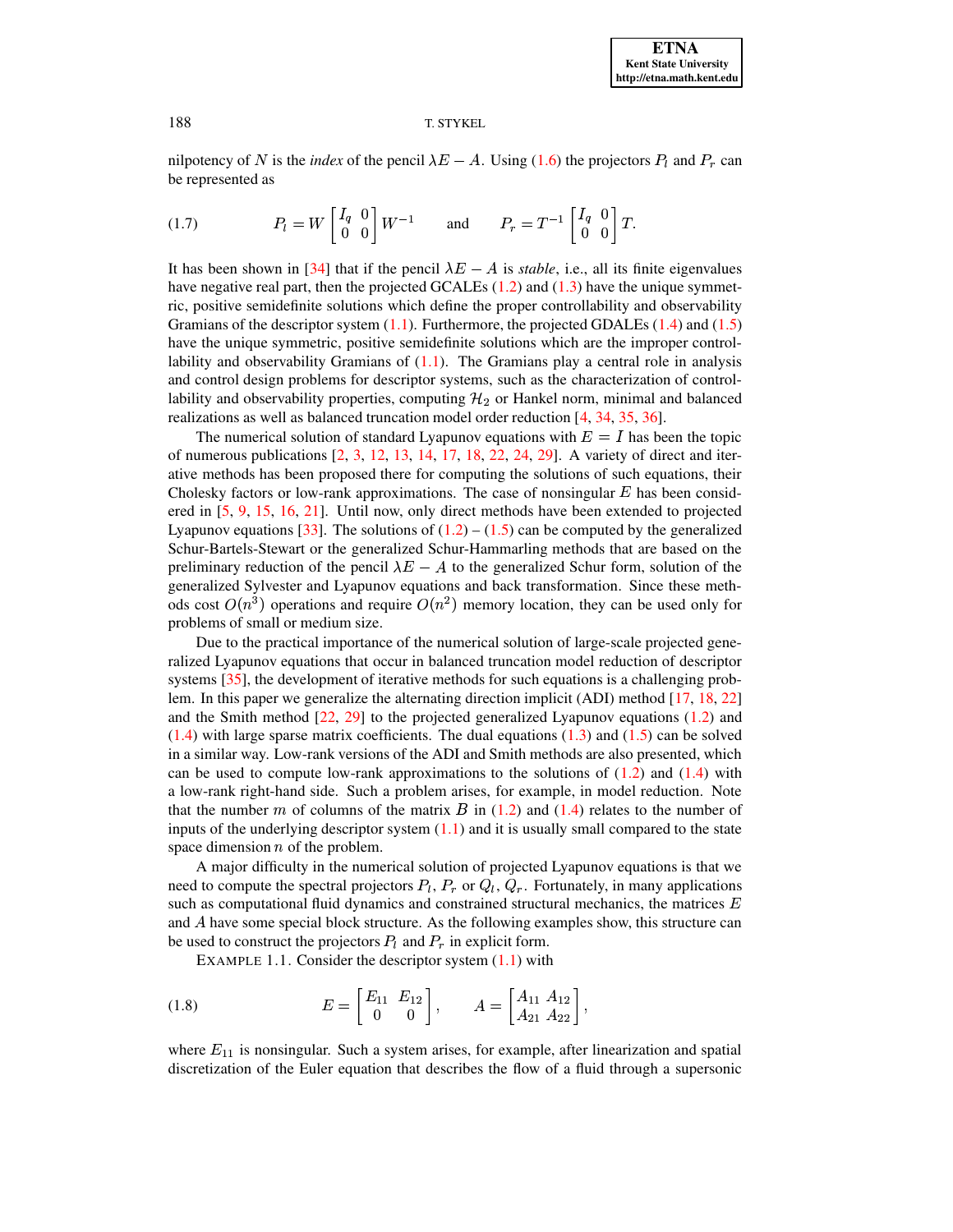diffuser [\[40\]](#page-15-0). If the matrix  $A_{21}E_{11}^{-1}E_{12}-A_{22}$  is nonsingular, then the pencil  $\lambda E - A$  in [\(1.8\)](#page-1-0) is of index 1, and the projectors  $P_l$  and  $P_r$  are given by

$$
\begin{split} P_l &= \left[ \begin{array}{cc} I & (A_{12}-A_{11}E_{11}^{-1}E_{12})(A_{21}E_{11}^{-1}E_{12}-A_{22})^{-1} \\ 0 & 0 \end{array} \right], \\ P_r &= \left[ \begin{array}{cc} I-E_{11}^{-1}E_{12}(A_{21}E_{11}^{-1}E_{12}-A_{22})^{-1}A_{21} & -E_{11}^{-1}E_{12}(A_{21}E_{11}^{-1}E_{12}-A_{22})^{-1}A_{22} \\ (A_{21}E_{11}^{-1}E_{12}-A_{22})^{-1}A_{21} & I+(A_{21}E_{11}^{-1}E_{12}-A_{22})^{-1}A_{22} \end{array} \right]. \end{split}
$$

EXAMPLE 1.2. Consider the descriptor system  $(1.1)$ , where E and A have the form

(1.9) 
$$
E = \begin{bmatrix} E_{11} & 0 \\ 0 & 0 \end{bmatrix}, \qquad A = \begin{bmatrix} A_{11} & A_{12} \\ A_{21} & 0 \end{bmatrix}.
$$

Such systems arise in spatial discretization of the instationary incompressible Stokes equation [\[6,](#page-14-0) [7\]](#page-14-1) and the convection equation [\[19\]](#page-14-14). If  $E_{11}$  and  $A_{21}E_{11}^{-1}A_{12}$  are nonsingular, then the pencil  $\lambda E - A$  in [\(1.9\)](#page-2-0) is of index 2. In this case the spectral projectors  $P_l$  and  $P_r$  have the following form

<span id="page-2-1"></span>
$$
P_l = \begin{bmatrix} \Pi_l & -\Pi_l A_{11} E_{11}^{-1} A_{12} (A_{21} E_{11}^{-1} A_{12})^{-1} \\ 0 & 0 \end{bmatrix},
$$
  
\n
$$
P_r = \begin{bmatrix} \Pi_r & 0 \\ -(A_{21} E_{11}^{-1} A_{12})^{-1} A_{21} E_{11}^{-1} A_{11} \Pi_r & 0 \end{bmatrix},
$$

where  $\Pi_l = I - A_{12}(A_{21}E_{11}^{-1}A_{12})^{-1}A_{21}E_{11}^{-1}$  is a projector onto the kernel of  $A_{21}E_{11}^{-1}$ <br>along the image of  $A_{12}$  and  $\Pi_r = I - E_{11}^{-1}A_{12}(A_{21}E_{11}^{-1}A_{12})^{-1}A_{21} = E_{11}^{-1}\Pi_lE_{11}$ .  $E_{11}$ .

EXAMPLE 1.3. The motion of multibody systems with holonomic constraints can be described by nonlinear differential-algebraic equations of the first order [\[8,](#page-14-2) [28\]](#page-15-6). Linearization of these equations around an equilibrium state leads to the descriptor system  $(1.1)$  with

(1.10) 
$$
E = \begin{bmatrix} I & 0 & 0 \\ 0 & M & 0 \\ 0 & 0 & 0 \end{bmatrix}, \qquad A = \begin{bmatrix} 0 & I & 0 \\ K & D & -G^T \\ G & 0 & 0 \end{bmatrix},
$$

where M is a nonsingular mass matrix, K is a stiffness matrix, D is a damping matrix and G is a matrix of constraints. If G has full row rank, then the pencil  $\lambda E - A$  is of index 3, and the spectral projectors  $P_l$  and  $P_r$  can be computed as

$$
P_l = \begin{bmatrix} \n\Pi & 0 & -\Pi M^{-1} D G_1 \\ \n-\Pi^T D (I - \Pi) & \Pi^T & -\Pi^T (K + D \Pi M^{-1} D) G_1 \\ \n0 & 0 & 0 \n\end{bmatrix},
$$
  
\n
$$
P_r = \begin{bmatrix} \n\Pi & 0 & 0 \\ \n-\Pi M^{-1} D (I - \Pi) & \Pi & 0 \\ \nG_1^T (K \Pi - D \Pi M^{-1} D (I - \Pi)) & G_1^T D \Pi & 0 \n\end{bmatrix}.
$$

Here  $G_1 = M^{-1}G^T(GM^{-1}G^T)^{-1}$  and  $\Pi = I - M^{-1}G^T(GM^{-1}G^T)^{-1}G = I - G_1G$  is a projector onto the kernel of G along the image of  $M^{-1}G^{T}$ , see [\[28\]](#page-15-6) for details.

In the following we will assume that the projectors  $P_l$ ,  $P_r$ ,  $Q_l$  and  $Q_r$  are given. Clearly, we do not compute these projectors explicitly. Instead, we use matrix-vector multiplication and linear system solvers if an inverse is required. In Section [2,](#page-3-0) we present a generalization of the ADI method and its low-rank version for the projected GCALE [\(1.2\)](#page-0-2). In Section [3,](#page-8-0)

<span id="page-2-0"></span>

**ETNA Kent State University http://etna.math.kent.edu**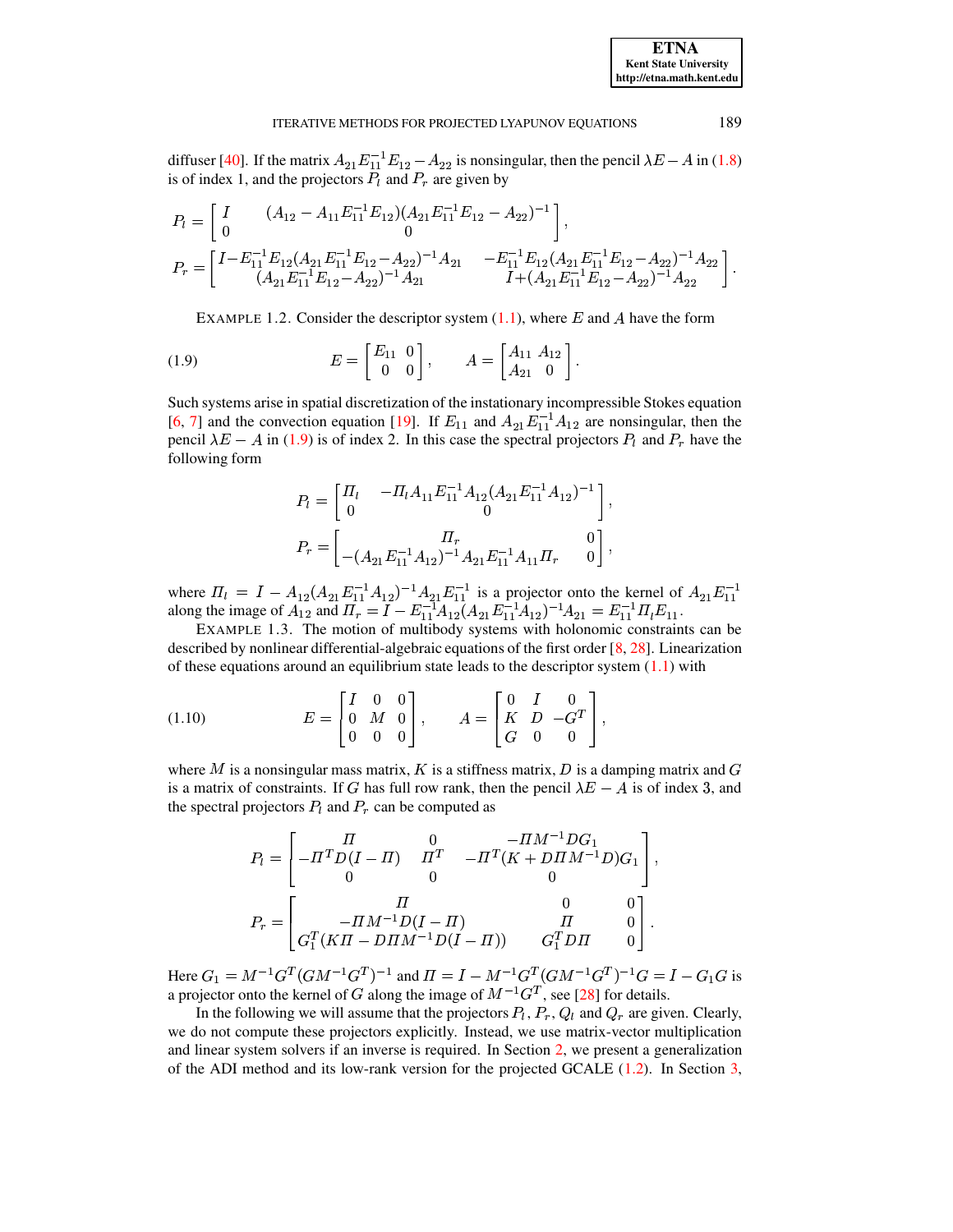we discuss the numerical solution of the projected Lyapunov equations [\(1.2\)](#page-0-2) and [\(1.4\)](#page-0-3) via the (cyclic) Smith method. Section [4](#page-10-0) contains some results of numerical experiments.

Throughout the paper the open left half-plane is denoted by  $\mathbb{C}^-$ . We will denote by  $\mathbb{R}^{n,m}$  and  $\mathbb{C}^{n,m}$  the spaces of  $n \times m$  real and complex matrices, respectively. The real part of a complex number z is denoted by  $Re(z)$ . The matrix  $A<sup>T</sup>$  stands for the transpose of  $A \in \mathbb{R}^{n,m}$ ,  $A^*$  denotes the complex conjugate and transpose of  $A \in \mathbb{C}^{n,m}$ , and  $A^{-T} = (A^{-1})^T$ . An identity matrix of order *n* is denoted by  $I_n$  or simply *I*. We will denote by  $||A||_2$  the spectral matrix norm and by  $||A||_F$  the Frobenius matrix norm of  $A \in \mathbb{C}^{n,m}$ .

<span id="page-3-0"></span>**2. Alternating direction implicit method.** The ADI method was originally proposed for linear systems [\[20\]](#page-14-15) and then used in [\[17,](#page-14-6) [18,](#page-14-7) [22,](#page-14-8) [38\]](#page-15-7) to solve standard continuous-time Lyapunov equations. The case of nonsingular  $E$  has been considered in [\[16\]](#page-14-12). In this section, we present a generalization of the ADI method for the projected GCALE [\(1.2\)](#page-0-2).

Assume that the pencil  $\lambda E - A$  is stable. Then the matrix A is nonsingular, and the projected GCALE [\(1.2\)](#page-0-2) is equivalent to the projected standard Lyapunov equation

(2.1) 
$$
(A^{-1}E)X + X(A^{-1}E)^{T} = -P_{r}A^{-1}BB^{T}A^{-T}P_{r}^{T}, \qquad X = P_{r}XP_{r}^{T}.
$$

<span id="page-3-2"></span>In this case an approximate solution of  $(1.2)$  can be computed by the ADI method applied to [\(2.1\)](#page-3-1). The ADI iteration is given by

$$
(2.2) \quad\n\begin{aligned}\nX_k &= (A^{-1}E + \tau_k I)^{-1} (A^{-1}E - \overline{\tau}_k I) X_{k-1} (A^{-1}E - \tau_k I)^T (A^{-1}E + \overline{\tau}_k I)^{-T} \\
&- 2\text{Re}(\tau_k) (A^{-1}E + \tau_k I)^{-1} P_r A^{-1} B B^T A^{-T} P_r^T (A^{-1}E + \overline{\tau}_k I)^{-T}\n\end{aligned}
$$

with an initial matrix  $X_0 = 0$  and the shift parameters  $\tau_1, \ldots, \tau_k \in \mathbb{C}^-$ . It follows from

<span id="page-3-3"></span><span id="page-3-1"></span>
$$
P_r(A^{-1}E - \overline{\tau}_k I) = (A^{-1}E - \overline{\tau}_k I)P_r,
$$
  

$$
P_r(A^{-1}E + \tau_k I)^{-1} = (A^{-1}E + \tau_k I)^{-1}P_r
$$

that  $X_k = P_r X_k P_r^T$ , i.e., the second equation in [\(1.2\)](#page-0-2) and [\(2.1\)](#page-3-1) is satisfied exactly. The iteration  $(2.2)$  can also be written as

(2.3) 
$$
X_k = (E + \tau_k A)^{-1} (E - \overline{\tau}_k A) X_{k-1} (E - \tau_k A)^T (E + \overline{\tau}_k A)^{-T}
$$

$$
-2\text{Re}(\tau_k) (E + \tau_k A)^{-1} P_t B B^T P_t^T (E + \overline{\tau}_k A)^{-T}.
$$

The following propositions give the convergence results for the ADI iteration.

PROPOSITION 2.1. If the pencil  $\lambda E - A$  is stable and  $\tau_1, \ldots, \tau_k \in \mathbb{C}^-$ , then the ADI *iteration* [\(2.3\)](#page-3-3) *converges to the solution*  $X$  *of the projected GCALE* [\(1.2\)](#page-0-2)*.* 

<span id="page-3-5"></span>*Proof.* Let X be a solution of the projected GCALE [\(1.2\)](#page-0-2). The error matrix  $X - X_k$  can be computed from [\(2.3\)](#page-3-3) recursively as

$$
(2.4) \t\t X - X_k = \mathcal{A}_k X \mathcal{A}_k^*,
$$

<span id="page-3-4"></span>where

(2.5) 
$$
\mathcal{A}_k = P_r(E + \tau_k A)^{-1} (E - \overline{\tau}_k A) \cdot \ldots \cdot (E + \tau_1 A)^{-1} (E - \overline{\tau}_1 A).
$$

<span id="page-3-6"></span>Using the Weierstrass canonical form  $(1.6)$  and representation  $(1.7)$ , we find that

$$
(2.6) \t\t \mathcal{A}_k = T^{-1} \begin{bmatrix} J_k & 0 \\ 0 & 0 \end{bmatrix} T
$$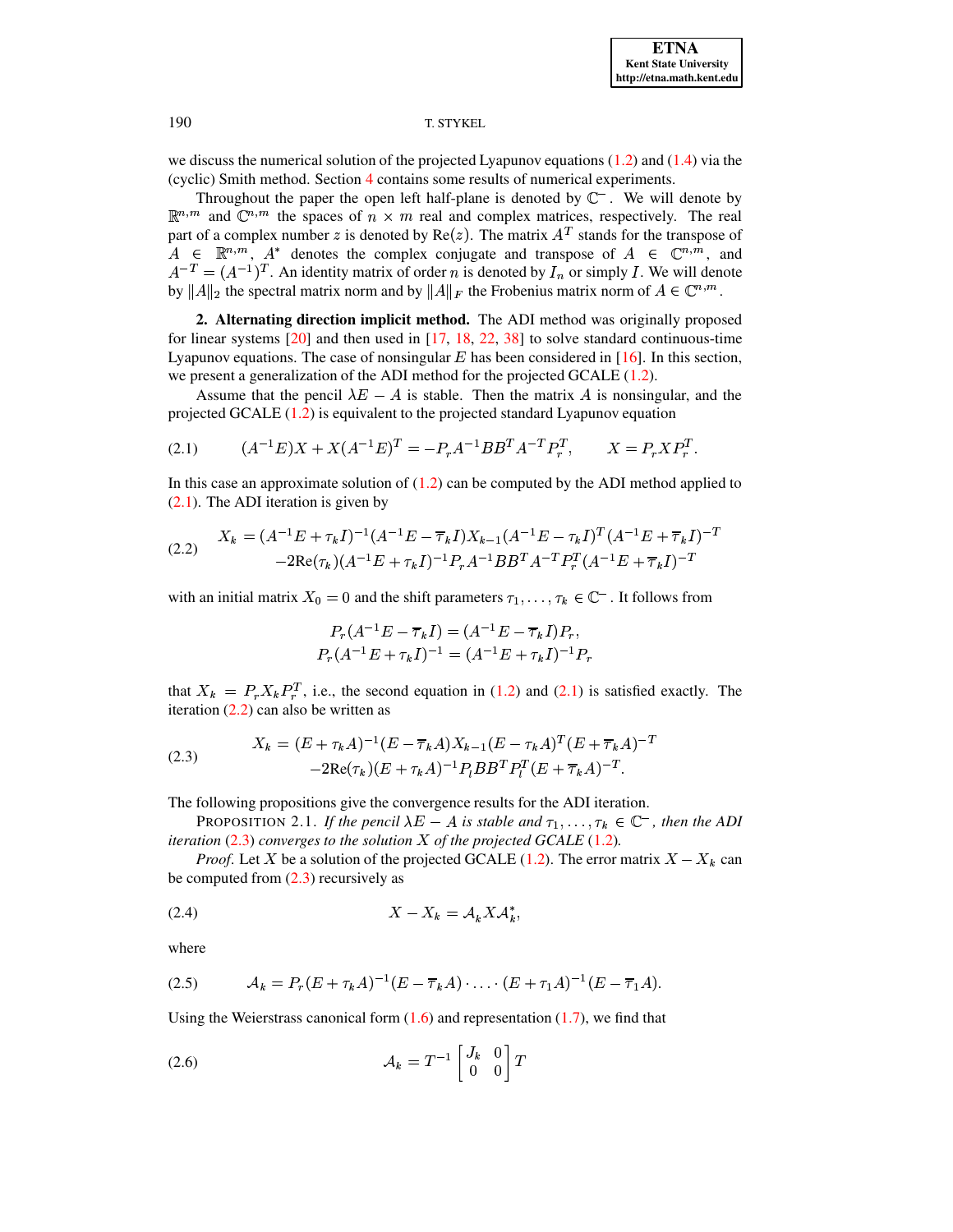with  $J_k = (I + \tau_k J)^{-1} (I - \overline{\tau}_k J) \cdot \ldots \cdot (I + \tau_1 J)^{-1} (I - \overline{\tau}_1 J)$ . If  $\lambda E - A$  is stable and  $\tau_1,\ldots,\tau_k\in\mathbb{C}^-$ , then all the eigenvalues of  $(I+\tau_jJ)^{-1}(I-\overline{\tau}_jJ), j=1,\ldots,k$ , lie inside the unit circle, and, hence,  $X_k$  converges toward the solution X.  $\square$ 

<span id="page-4-0"></span>**PROPOSITION 2.2.** Consider the projected GCALE (1.2). Assume that the pencil  $\lambda E - A$ is in Weierstrass canonical form (1.6), where J is diagonal. Then the k-th iterate  $X_k$  of the ADI method satisfies the estimate

$$
(2.7) \t\t\t ||X - X_k||_2 \le \kappa^2(T)\rho^2(\mathcal{A}_k) ||X||_2,
$$

where  $\kappa(T) = ||T||_2||T^{-1}||_2$  is the spectral condition number of the right transformation matrix T in (1.6) and  $\rho(A_k)$  is the spectral radius of the matrix  $A_k$  given in (2.5).

*Proof.* Estimate (2.7) immediately follows from (2.4) and (2.6).  $\Box$ 

<span id="page-4-2"></span>2.1. Computing the shift parameters. As Proposition 2.2 shows, the convergence rate of the ADI iteration is determined by the spectral radius of the matrix  $A_k$  as in (2.5) and depends strongly on the choice of shift parameters. The minimization of this spectral radius with respect to the parameters  $\tau_1, \ldots, \tau_k$  leads to the generalized ADI minimax problem

(2.8) 
$$
\{\tau_1, \ldots, \tau_k\} = \underset{\tau_1, \ldots, \tau_k \in \mathbb{C}^-}{\arg \min} \max_{t \in \mathbb{S}^T} \frac{|(1 - \overline{\tau}_1 t) \cdot \ldots \cdot (1 - \overline{\tau}_k t)|}{|(1 + \tau_1 t) \cdot \ldots \cdot (1 + \tau_k t)|},
$$

where Sp<sub>f</sub> (E, A) denotes the set of finite eigenvalues of the pencil  $\lambda E - A$ . The computation of the optimal shift parameters is a difficult problem, since the finite eigenvalues of the pencil  $\lambda E - A$  are, in general, unknown and expensive to compute. This problem is solved for standard Lyapunov equations with  $E = I$  and symmetric A, e.g., [39], while the case of complex eigenvalues of A is still not completely understood; see [18, 27, 32, 39] for some contributions. To compute the suboptimal ADI shift parameters for the standard problem, a heuristic algorithm has been proposed in  $[22]$ . This algorithm is based on Arnoldi iterations [25] applied to the matrices A and  $A^{-1}$ . It can also be extended to the generalized problem  $(2.8)$ . Due to the nonsingularity of A this problem is equivalent to

(2.9) 
$$
\{\tau_1, \ldots, \tau_k\} = \underset{\tau_1, \ldots, \tau_k \in \mathbb{C}^-}{\arg \min} \max_{t \in \text{Sp}(A^{-1}E) \setminus \{0\}} \frac{|(t - \overline{\tau}_1) \cdot \ldots \cdot (t - \overline{\tau}_k)|}{|(t + \tau_1) \cdot \ldots \cdot (t + \tau_k)|},
$$

where  $Sp(A^{-1}E)$  denotes the spectrum of the matrix  $A^{-1}E$ . Thus, the suboptimal ADI shift determined by the parameters  $\tau_1, \ldots, \tau_k$ can be heuristic procedure [22, Algorithm 5.1] from a set of largest and smallest (in modulus) non-zero approximate eigenvalues of  $A^{-1}E$ . A conventional approach for computing largest and smallest eigenvalues of a matrix is to apply an Arnoldi process to this matrix and its inverse, respectively. However, if E is singular, then the inverse of  $A^{-1}E$  does not exist. Observe that the reciprocals of the smallest non-zero eigenvalues of  $A^{-1}E$  are the largest finite eigenvalues of the pencil  $\lambda E - A$ . The latter can be determined by an Arnoldi procedure applied to the matrix  $PA$ , where

$$
P = P_r (E P_r - A Q_r)^{-1} = (P_l E - Q_l A)^{-1} P_l = T^{-1} \begin{bmatrix} I_q & 0 \\ 0 & 0 \end{bmatrix} W^{-1},
$$

and T, W are the transformation matrices as in  $(1.6)$ , see [30] for details. Similarly to the projectors  $P_r$  and  $P_l$ , the matrix P can be obtained in explicit form using the special block structure of the matrices  $E$  and  $A$ .

<span id="page-4-1"></span>191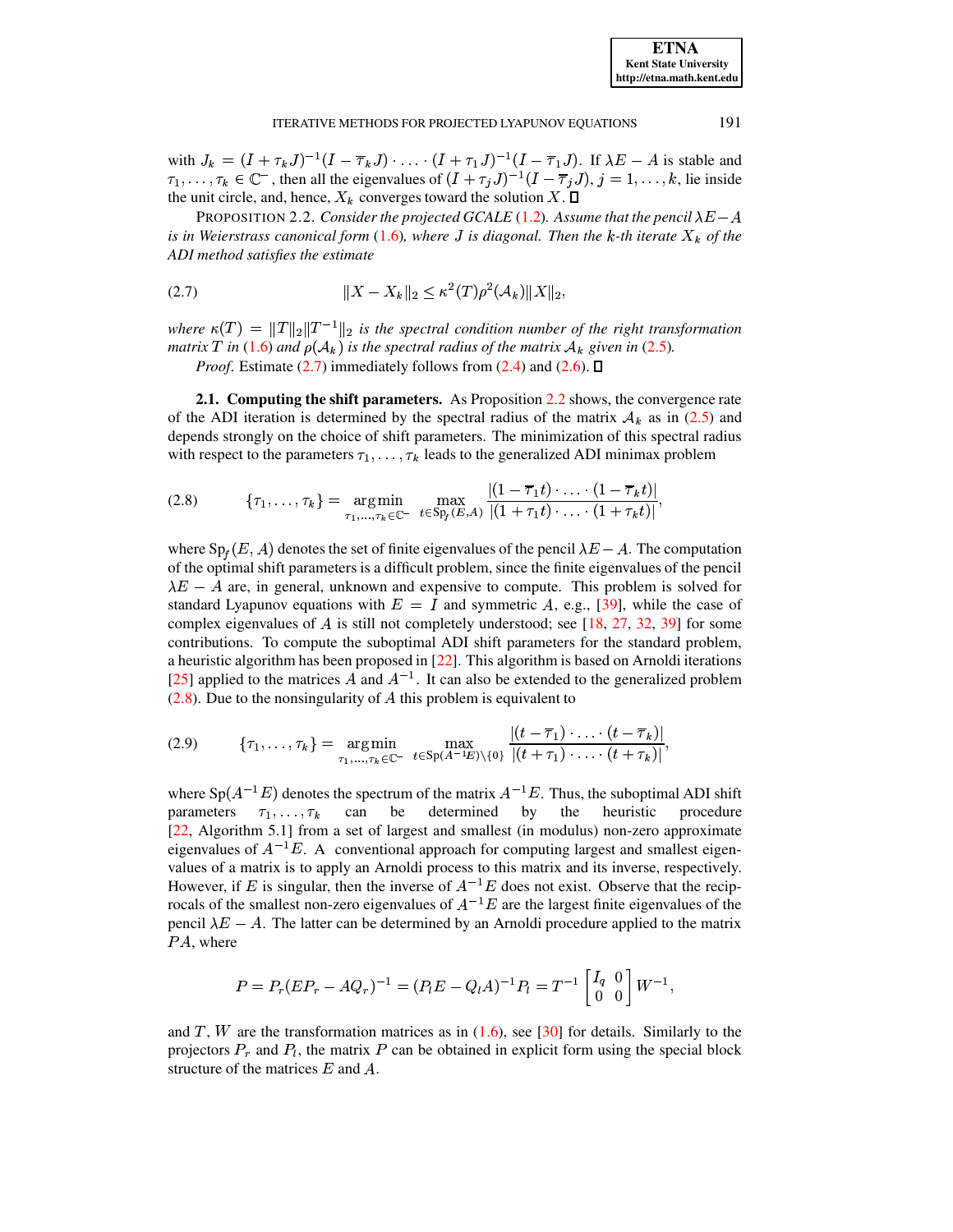2.2. Low-rank version of the generalized ADI method. Recently, an efficient modification of the ADI method has been proposed to compute low-rank approximations to the solutions of standard Lyapunov equations with large-scale matrix coefficients [17, 22]. This is the low-rank alternating direction implicit (LR-ADI) method. It was observed that the eigenvalues of the symmetric solutions of Lyapunov equations with low-rank right-hand side generally decay very rapidly, and such solutions may be well approximated by low-rank matrices  $[1, 10, 23, 31]$ . A similar result holds for projected generalized Lyapunov equations. In other words, it is possible to find a matrix Z with a small number of columns such that  $ZZ<sup>T</sup>$ is an approximate solution of the projected GCALE  $(1.2)$ . The matrix Z is referred to as the low-rank Cholesky factor of the solution X of  $(1.2)$ .

A low-rank version of the generalized ADI iteration (2.3) can be derived analogously to the standard case [17, 22]. First of all note that the matrix  $X_k$  in (2.3) is Hermitian, positive semidefinite, and the Cholesky factor  $Z_k$  of  $X_k = Z_k Z_k^*$  has the form

$$
Z_k = [\sqrt{-2\text{Re}(\tau_k)}(E + \tau_k A)^{-1} P_l B, (E + \tau_k A)^{-1} (E - \overline{\tau}_k A) Z_{k-1}]
$$
  
= [\alpha\_k S\_k P\_l B, \alpha\_{k-1} S\_k R\_k S\_{k-1} P\_l B, ..., \alpha\_1 S\_k R\_k \cdots R\_2 S\_1 P\_l B],

where  $\alpha_j = \sqrt{-2\text{Re}(\tau_j)}$ ,  $S_j = (E + \tau_j A)^{-1}$  and  $R_j = E - \overline{\tau}_j A$ . Taking into account that  $S_kAS_j = S_jAS_k$ ,  $R_kA^{-1}R_j = R_jA^{-1}R_k$ ,  $S_kR_j = A^{-1}R_jS_kA$ 

for k,  $j = 1, 2, \dots$ , the matrix  $Z_k$  can be rewritten as

$$
(2.10) \t Zk = [B0, Fk-1B0, Fk-2Fk-1B0, ..., F1F2...Fk-1B0],
$$

where  $B_0 = \sqrt{-2\text{Re}(\tau_k)}(E + \tau_k A)^{-1}PB = \sqrt{-2\text{Re}(\tau_k)}P_r(E + \tau_k A)^{-1}B$  and

<span id="page-5-0"></span>
$$
F_j = \sqrt{\frac{\text{Re}(\tau_j)}{\text{Re}(\tau_{j+1})}} S_j R_{j+1} = \sqrt{\frac{\text{Re}(\tau_j)}{\text{Re}(\tau_{j+1})}} \left( I - (\tau_j + \overline{\tau}_{j+1}) (E + \tau_j A)^{-1} A \right).
$$

If we reenumerate the shift parameters in reverse order, then we obtain the following algorithm for computing the low-rank Cholesky factor of the solution of  $(1.2)$ .

ALGORITHM 2.1. The generalized LR-ADI method for the projected GCALE.

<span id="page-5-1"></span>INPUT: E, A,  $P_l \in \mathbb{R}^{n,n}$ ,  $B \in \mathbb{R}^{n,m}$ , shift parameters  $\tau_1, \ldots, \tau_{k_{\max}} \in \mathbb{C}^{-}$ . OUTPUT: A low-rank Cholesky factor  $Z_k$  of the solution  $X \approx Z_k Z_k^*$  of (1.2). 1.  $Z^{(1)} = \sqrt{-2\text{Re}(\tau_1)} (E + \tau_1 A)^{-1} P_l B$ ,  $Z_1 = Z^{(1)}$ . 2. FOR  $k = 2, 3, ...$  $Z^{(k)} = \sqrt{\frac{\text{Re}(\tau_k)}{\text{Re}(\tau_{k-1})}} \left(I - (\overline{\tau}_{k-1} + \tau_k)(E + \tau_k A)^{-1} A\right) Z^{(k-1)},$  $(2.11)$  $Z_k = [Z_{k-1}, Z^{(k)}].$ **END FOR** 

<span id="page-5-2"></span>The ADI iteration can be stopped as soon as a normalized residual norm given by

(2.12) 
$$
\eta(Z_k) = \frac{\|EZ_k Z_k^* A^T + AZ_k Z_k^* E^T + P_l BB^T P_l^T\|_F}{\|P_l BB^T P_l^T\|_F}
$$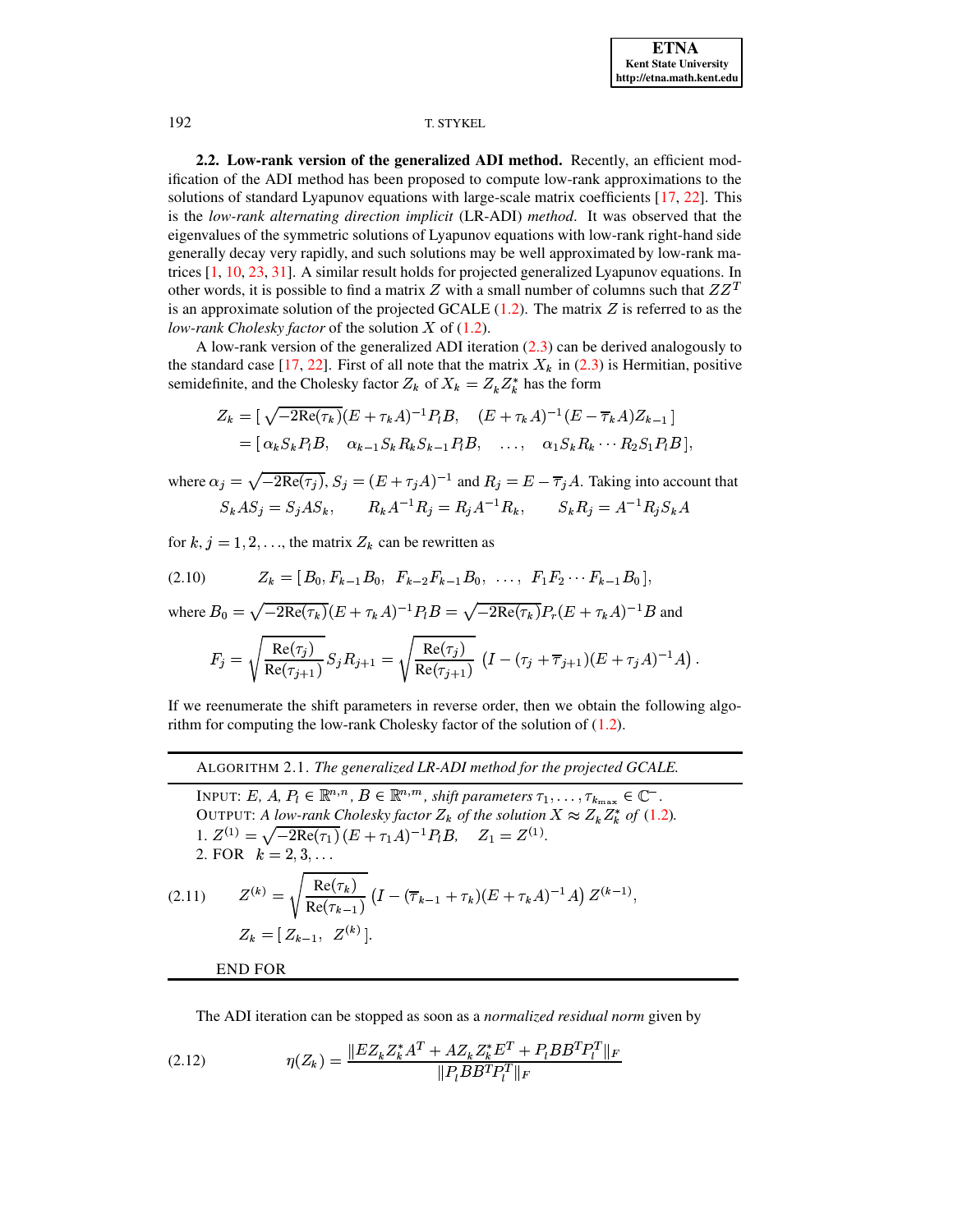satisfies the condition  $\eta(Z_k) \leq tol$  with a user-defined tolerance tol or a stagnation of normalized residual norms is observed. If the number of shift parameters is smaller than the number of iterations required to attain a prescribed tolerance, then we reuse these parameters in a cyclic manner. Note that computing the normalized residuals  $\eta(Z_k)$  even via the efficient methods proposed in [\[22,](#page-14-8) [27\]](#page-15-9) can still be quite expensive for large-scale problems. It should also be noted that for ill-conditioned problems, the small residual norm does not imply that the error in the computed solution is also small; see [\[33\]](#page-15-5).

If  $X_k = Z_k Z_k^*$  converges to the solution of [\(1.2\)](#page-0-2), then

$$
\lim_{k \to \infty} Z^{(k)}(Z^{(k)})^* = \lim_{k \to \infty} (X_k - X_{k-1}) = 0.
$$

Therefore, just as in the standard case [\[17\]](#page-14-6), the stopping criterion in Algorithm [2.1](#page-5-0) can also be based on the condition  $||Z^{(k)}|| \leq tol$  or  $||Z^{(k)}||/||Z_k|| \leq tol$  with some matrix norm  $|| \cdot ||$ .

REMARK 2.3. The matrices  $(E + \tau_k A)^{-1}$  in Algorithm [2.1](#page-5-0) do not have to be computed explicitly. Instead, we solve linear systems of the form  $(E + \tau_k A)x = P_i b$  either by computing (sparse) LU factorizations and forward/backward substitutions or by using iterative Krylov subspace methods [\[26\]](#page-15-13). In the latter case the generalized LR-ADI method has the memory complexity  $O(k_{ADI}mn)$  and costs  $O(k_{1s}k_{ADI}mn)$  flops, where  $k_{ADI}$  is the number of outer ADI iterations and  $k_{ls}$  is the number of inner linear solver iterations. This method becomes efficient for large-scale sparse Lyapunov equations only if  $k_{18}k_{ADI}m$  is much smaller than  $n$ .

REMARK 2.4. In exact arithmetic the matrices  $Z_k$  satisfy  $Z_k = P_r Z_k$  and, hence, the second equation in [\(1.2\)](#page-0-2) is fulfilled for the low-rank approximation  $Z_k Z_k^T$ . However, in finite precision arithmetic a drift-off effect may occur. In this case we need to project  $Z^{(k)}$  onto the image of  $P_r$  by pre-multiplication with  $P_r$ . In order to limit the additional computation cost we can do this, for example, at every second or third iteration step.

REMARK 2.5. If  $E$  is nonsingular, but ill-conditioned with respect to inversion, then Algorithm [2.1](#page-5-0) may provide a better result than the classical LR-ADI method [\[16,](#page-14-12) [17,](#page-14-6) [22\]](#page-14-8) applied to the matrices  $E^{-1}A$  and  $E^{-1}B$ .

Note that if at least one of the shift parameters is complex, then the low-rank Cholesky factor  $Z_k$  may be complex although the solution X of [\(1.2\)](#page-0-2) is real. As in the standard case [\[17,](#page-14-6) [22\]](#page-14-8), in order to keep the real factors, we can take the complex shift parameters in complex conjugate pairs  $\{\tau_k, \tau_{k+1}\}$  with  $\tau_{k+1} = \overline{\tau}_k$  and compute the iterates  $Z_k$  as follows

<span id="page-6-0"></span>(2.13) 
$$
Z_k = [Z_{k-1}, Z^{(k)}] \quad \text{if} \quad \tau_k \text{ is real}
$$

<span id="page-6-1"></span>and

(2.14) 
$$
\begin{cases} Z_k = [Z_{k-1}, Z_1^{(k)}] \\ Z_{k+1} = [Z_k, Z_2^{(k)}] \end{cases}
$$
 if  $\begin{cases} \tau_k \text{ is complex} \\ \tau_{k+1} = \overline{\tau}_k \end{cases}$ .

Here  $Z_1^{(k)} = \sqrt{2} |\tau_k| (E + \tau_{k+1} A)^{-1} A Z^{(k)}$ ,  $Z_2^{(k)} = \sqrt{2} (E + \tau_{k+1} A)^{-1} E Z^{(k)}$  and  $Z^{(k)}$  is as in (2.11). One can show that (2.13) and the double step (2.14) provide the real Cholesky as in  $(2.11)$ . One can show that  $(2.13)$  and the double step  $(2.14)$  provide the real Cholesky factors of the solution of the projected GCALE [\(1.2\)](#page-0-2).

PROPOSITION 2.6. Let E,  $A \in \mathbb{R}^{n,n}$  and  $B \in \mathbb{R}^{n,m}$ . Assume that  $\lambda E - A$  is stable and that the complex shift parameters appear in complex conjugate pairs  $\{\tau_k, \tau_{k+1} = \overline{\tau}_k\}$ . *Then the sequence of the matrices*  $Z_k$  *in* [\(2.13\)](#page-6-0), [\(2.14\)](#page-6-1) *is real. Furthermore, for complex*  $\tau_k$ , *we have*

$$
Z_{k+1}Z_{k+1}^T = \begin{bmatrix} Z_{k-1}, & Z^{(k)}, & Z^{(k+1)} \end{bmatrix} \begin{bmatrix} Z_{k-1}, & Z^{(k)}, & Z^{(k+1)} \end{bmatrix}^*.
$$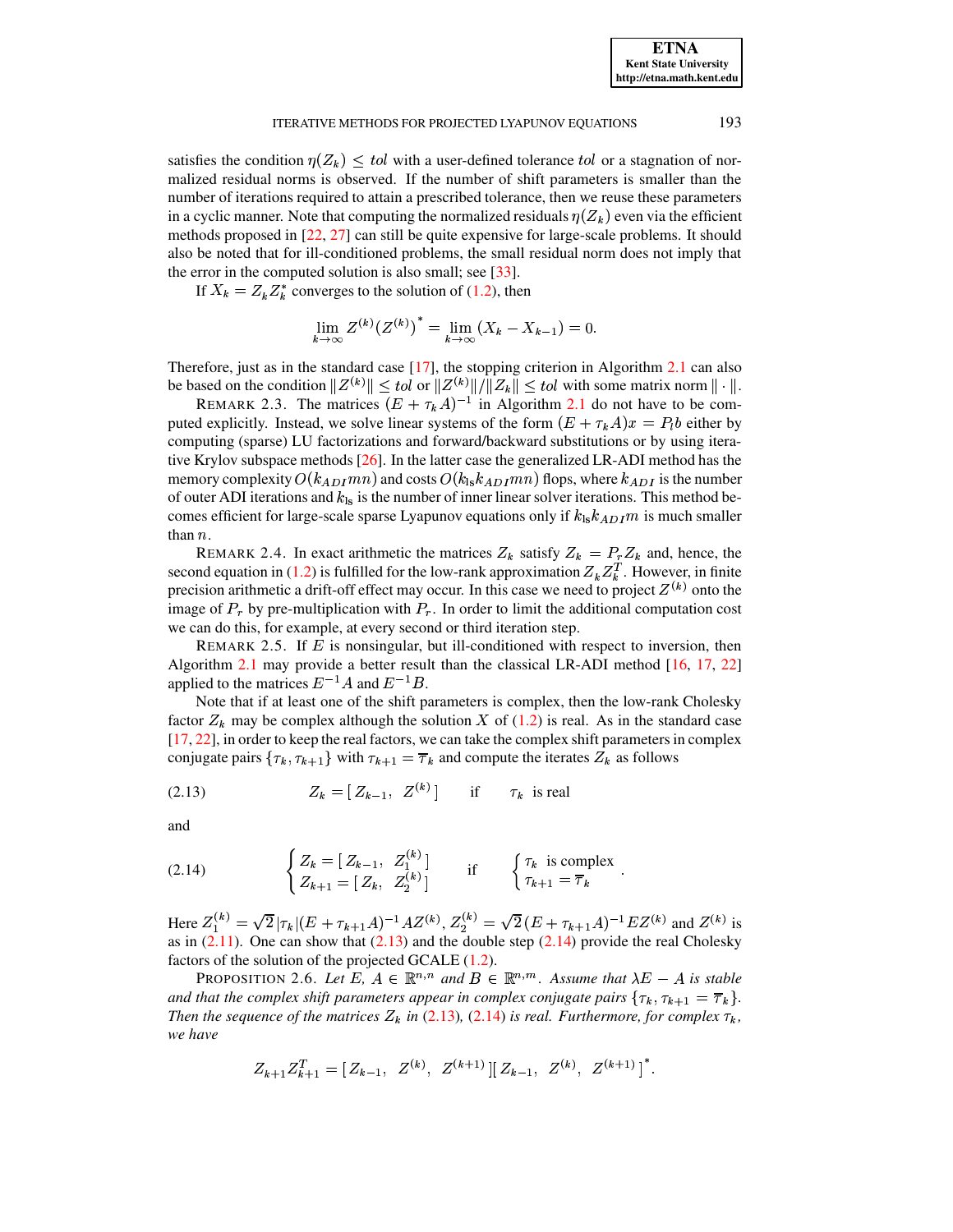**ETNA Kent State University http://etna.math.kent.edu**

## 194 T. STYKEL

*Proof.* We prove the first part of this proposition by induction on  $k$ . If  $\tau_1$  is real, then

<span id="page-7-0"></span>
$$
Z_1 = Z^{(1)} = \sqrt{-2\tau_1} (E + \tau_1 A)^{-1} P_l B
$$

is real. If  $\tau_1$  is complex and  $\tau_2 = \overline{\tau}_1$ , then we have

(2.15) 
$$
Z_1 = Z_1^{(1)} = 2\sqrt{-\text{Re}(\tau_1)} |\tau_1| (E + \overline{\tau}_1 A)^{-1} A (E + \tau_1 A)^{-1} P_l B,
$$

$$
Z_2 = [Z_1, 2\sqrt{-\text{Re}(\tau_1)} (E + \overline{\tau}_1 A)^{-1} E (E + \tau_1 A)^{-1} P_l B].
$$

Next we show that the matrices  $(E + \overline{\tau}A)^{-1}A(E + \tau A)^{-1}$  and  $(E + \overline{\tau}A)^{-1}E(E + \tau A)^{-1}$ are real for any complex  $\tau$ . Since the pencil  $\lambda E - A$  is stable, the matrix A is nonsingular. Therefore,

$$
(E + \overline{\tau}A)^{-1}A(E + \tau A)^{-1} = ((E + \tau A)A^{-1}(E + \overline{\tau}A))^{-1}
$$
  
=  $(EA^{-1}E + 2\text{Re}(\tau)E + |\tau|^2 A)^{-1}.$ 

Clearly, the inverse of a real matrix is also real. Furthermore, we have that

$$
(E + \overline{\tau}A)^{-1}E(E + \tau A)^{-1} = A^{-1}E(E + \overline{\tau}A)^{-1}A(E + \tau A)^{-1}
$$

is real. Thus,  $Z_1$  and  $Z_2$  in [\(2.15\)](#page-7-0) are both real.

Assume now that the matrix  $Z_k$  is real, where k is the index of a real parameter or of the second element in a complex conjugate pair  $\{\tau_{k-1}, \tau_k = \overline{\tau}_{k-1}\}\.$  Then the matrix

$$
\hat{Z}^{(k)} = (E - \overline{\tau}_k A) Z^{(k)} \n= \sqrt{-2\text{Re}(\tau_k)} (E - \overline{\tau}_k A) (E + \tau_k A)^{-1} \cdot \ldots \cdot (E - \overline{\tau}_1 A) (E + \tau_1 A)^{-1} P_l B
$$

is real. For real  $\tau_{k+1}$ , we obtain that

$$
Z^{(k+1)} = \sqrt{\frac{\text{Re}(\tau_{k+1})}{\text{Re}(\tau_k)}} (E + \tau_{k+1} A)^{-1} \hat{Z}^{(k)}
$$

is real, and, hence,  $Z_{k+1} = [Z_k, Z^{(k+1)}]$  is also real. If  $\tau_{k+1}$  is complex, then

$$
Z_1^{(k+1)} = |\tau_{k+1}| \sqrt{\frac{2\text{Re}(\tau_{k+1})}{\text{Re}(\tau_k)}} (E + \overline{\tau}_{k+1} A)^{-1} A (E + \tau_{k+1} A)^{-1} \hat{Z}^{(k)},
$$
  

$$
Z_2^{(k+1)} = \sqrt{\frac{2\text{Re}(\tau_{k+1})}{\text{Re}(\tau_k)}} (E + \overline{\tau}_{k+1} A)^{-1} E (E + \tau_{k+1} A)^{-1} \hat{Z}^{(k)}
$$

are real. Therefore,  $Z_{k+1} = [Z_k, Z_1^{(k+1)}]$  and  $Z_{k+2} = [Z_{k+1}, Z_2^{(k+1)}]$  are also real. Further, for complex  $\tau_k$ , we have  $Z^{(k+1)} = (I - 2\tau_{k+1}(E + \tau_{k+1}A)^{-1}A) Z^{(k)}$  and

$$
Z_{k+1}Z_{k+1}^T = Z_{k-1}Z_{k-1}^T + Z_1^{(k)} (Z_1^{(k)})^T + Z_2^{(k)} (Z_2^{(k)})^T
$$
  
\n
$$
= Z_{k-1}Z_{k-1}^T + 2 Z^{(k)} (Z^{(k)})^*
$$
  
\n
$$
-2\tau_{k+1} (E + \tau_{k+1} A)^{-1} A Z^{(k)} (Z^{(k)})^* - 2\overline{\tau}_{k+1} Z^{(k)} (Z^{(k)})^* A^T (E + \overline{\tau}_{k+1} A)^{-T}
$$
  
\n
$$
+ 4|\tau_{k+1}|^2 (E + \tau_{k+1} A)^{-1} A Z^{(k)} (Z^{(k)})^* A^T (E + \overline{\tau}_{k+1} A)^{-T}
$$
  
\n
$$
= Z_{k-1}Z_{k-1}^T + Z^{(k)} (Z^{(k)})^* + Z^{(k+1)} (Z^{(k+1)})^*
$$
  
\n
$$
= [Z_{k-1}, Z^{(k)}, Z^{(k+1)}] [Z_{k-1}, Z^{(k)}, Z^{(k+1)}]^{*} . \Box
$$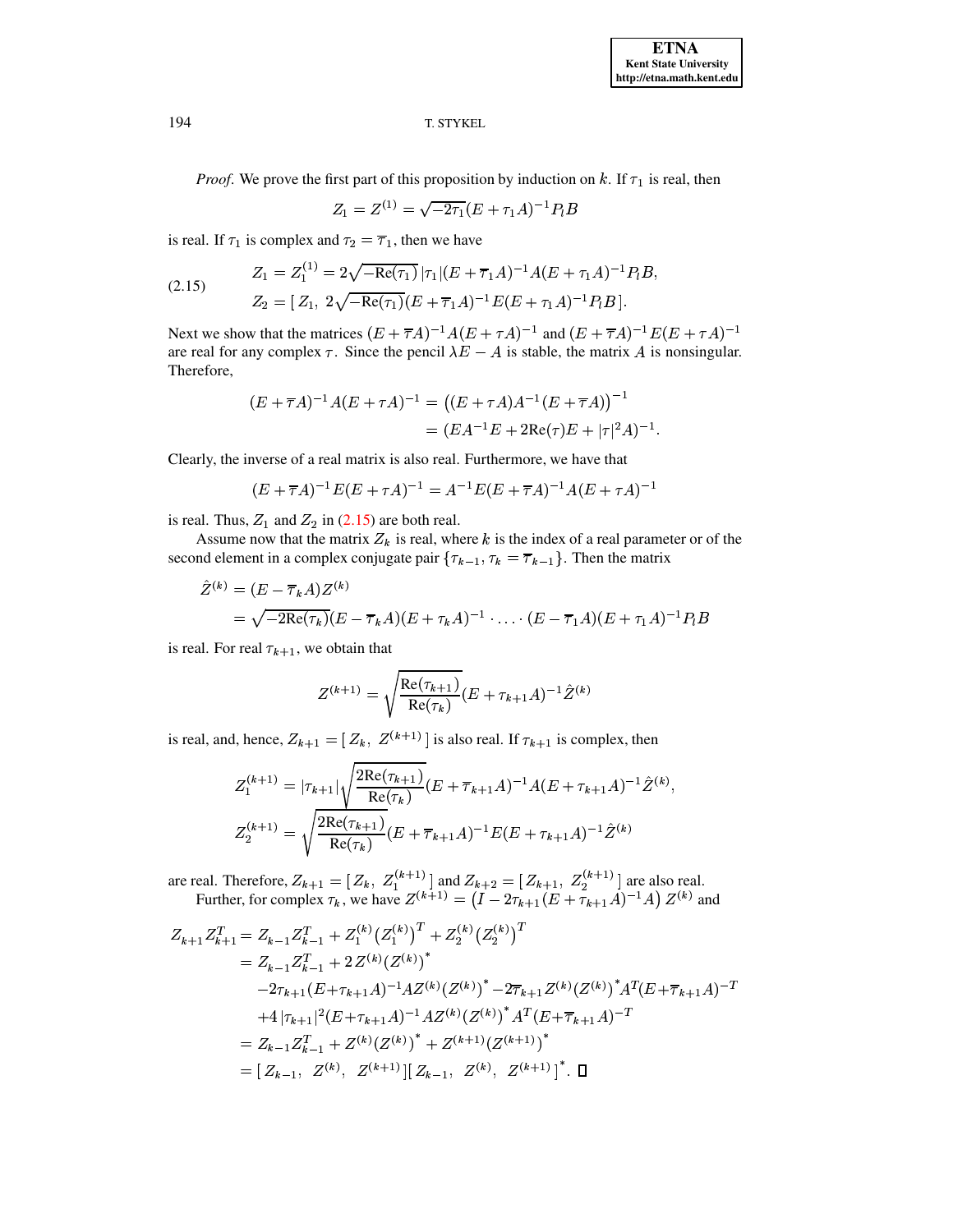Observe that  $(2.13)$  and  $(2.14)$  involve, in general, complex matrix operations. Complex arithmetic can be avoided if we rewrite  $(2.13)$  and  $(2.14)$  as

$$
Z^{(k)} = \sqrt{\frac{\text{Re}(\tau_k)}{\text{Re}(\tau_{k-1})}} (E + \tau_k A)^{-1} \hat{Z}^{(k-1)},
$$
  

$$
Z_k = [Z_{k-1}, Z^{(k)}], \quad \hat{Z}^{(k)} = (E - \overline{\tau}_k A) Z^{(k)}
$$

for real  $\tau_k$  and

$$
Z_1^{(k)} = |\tau_k| \sqrt{\frac{2\text{Re}(\tau_k)}{\text{Re}(\tau_{k-1})}} (EA^{-1}E + 2\text{Re}(\tau_k)E + |\tau_k|^2 A)^{-1} \hat{Z}^{(k-1)},
$$
  
\n
$$
Z_2^{(k)} = \sqrt{\frac{2\text{Re}(\tau_k)}{\text{Re}(\tau_{k-1})}} A^{-1} E(EA^{-1}E + 2\text{Re}(\tau_k)E + |\tau_k|^2 A)^{-1} \hat{Z}^{(k-1)} = \frac{1}{|\tau_k|} A^{-1} E Z_1^{(k)},
$$
  
\n
$$
Z_{k+1} = [Z_{k-1}, Z_1^{(k)}, Z_2^{(k)}],
$$
  
\n
$$
\hat{Z}^{(k+1)} = \sqrt{\frac{\text{Re}(\tau_k)}{\text{Re}(\tau_{k-1})}} (EA^{-1}E - 2\text{Re}(\tau_k)E + |\tau_k|^2 A) (EA^{-1}E + 2\text{Re}(\tau_k)E + |\tau_k|^2 A)^{-1} \hat{Z}^{(k-1)}
$$

for a complex conjugate pair  $\{\tau_k, \tau_{k+1} = \overline{\tau}_k\}$ . A drawback of this procedure is that the inverse of  $EA^{-1}E + 2Re(\tau_k)E + |\tau_k|^2 A$  is required. Solving linear systems with this matrix is usually more expensive than with  $E + \tau_k A$ .

<span id="page-8-0"></span>**3. Smith method.** For any parameter  $\tau \in \mathbb{C}^-$ , the projected GCALE (1.2) is equivalent to the projected discrete-time Lyapunov equation

$$
(3.1) \t\t \tAX \mathcal{A}^* - X = -P_r \mathcal{B} \mathcal{B}^* P_r^T, \t\t X = P_r X P_r^T,
$$

where

<span id="page-8-1"></span>
$$
A = (E + \tau A)^{-1} (E - \overline{\tau}A) = I - 2\text{Re}(\tau) (E + \tau A)^{-1} A,
$$
  

$$
B = \sqrt{-2\text{Re}(\tau)} (E + \tau A)^{-1} B.
$$

Note that if the pencil  $\lambda E - A$  is stable, then  $P_r$  is the spectral projector onto the invariant subspace of the matrix  $A$  corresponding to the eigenvalues inside the unit circle. In this case the Smith iteration

<span id="page-8-2"></span>
$$
(3.2) \tX_0 = P_r \mathcal{B} \mathcal{B}^* P_r^T, \tX_k = P_r \mathcal{B} \mathcal{B}^* P_r^T + \mathcal{A} X_{k-1} \mathcal{A}^*
$$

can be used to compute an approximate solution of  $(3.1)$ ; see [29]. The number of iterations required for a desired accuracy in  $X_k$  depends on the parameter  $\tau$ . Note that the Smith method  $(3.2)$  is, in fact, the generalized ADI iteration  $(2.3)$  with a single parameter  $\tau = \tau_1 = \ldots = \tau_k.$ 

A modification of the Smith method has been proposed in [22] for computing a low-rank Cholesky factor of the solution of standard Lyapunov equations with a low-rank right-hand side. This version of the Smith method is based on the LR-ADI iteration with  $\ell$  shift parameters applied in a cyclic manner and referred to as the *low-rank cyclic Smith* (LR-Smith $(\ell)$ ) *method.* It can be generalized for the projected GCALE  $(1.2)$  as follows: first one determines  $Z_{\ell}$  using the generalized LR-ADI method with the shift parameters  $\tau_1, \ldots, \tau_{\ell}$  and then solve the discrete-time Lyapunov equation

$$
\mathcal{A}_{\ell} X \mathcal{A}_{\ell}^* - X = -Z_{\ell} Z_{\ell}^*,
$$

195

**ETNA Kent State University** http://etna.math.kent.edu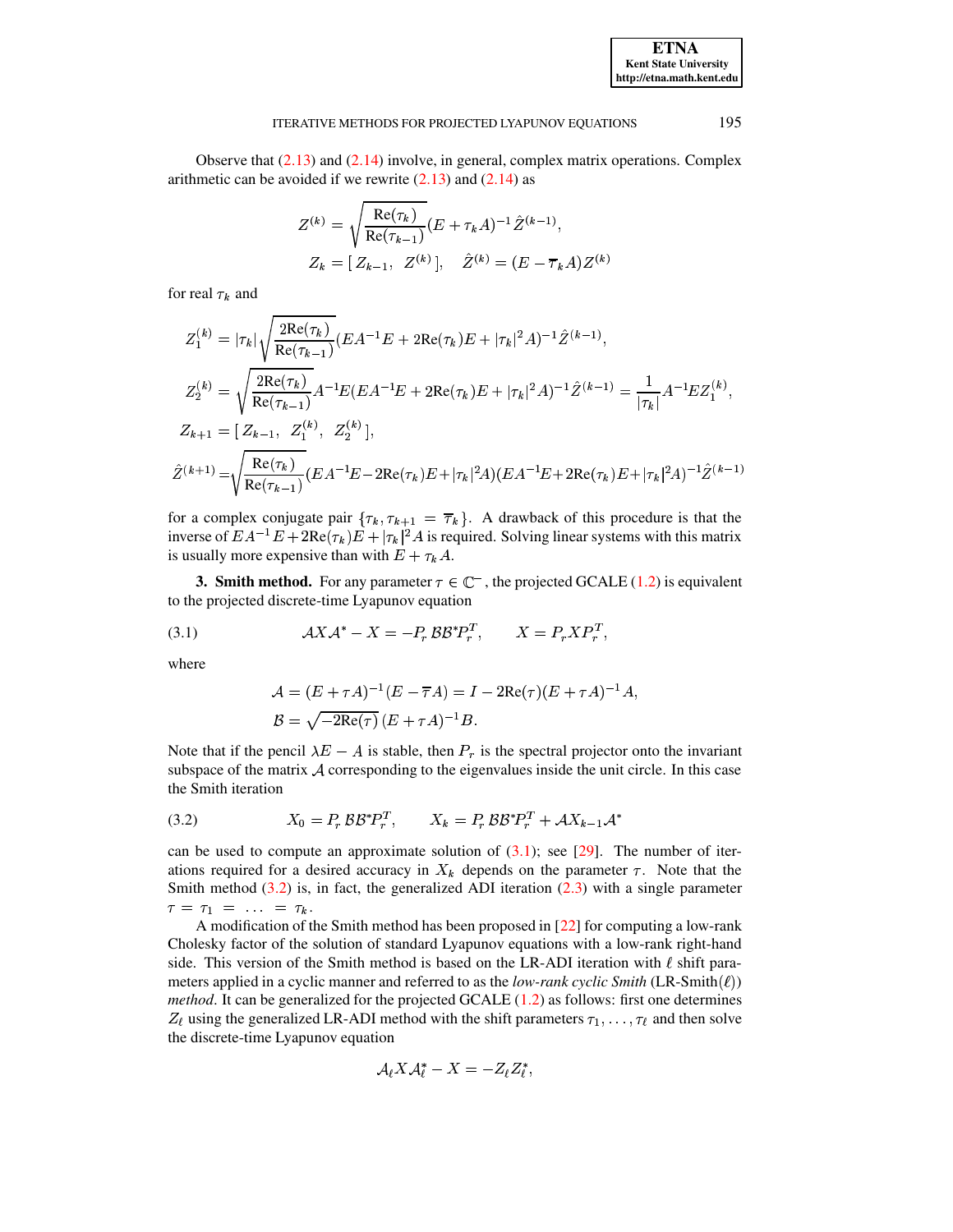where  $A_{\ell}$  is as in (2.5) with  $k = \ell$ . In summary, we have the following algorithm to compute the low-rank Cholesky factor of the solution of the projected GCALE (1.2).

<span id="page-9-1"></span>ALGORITHM 3.1. The generalized LR-Smith $(\ell)$  method for the projected GCALE.

<span id="page-9-0"></span>INPUT: E, A,  $P_l, P_r \in \mathbb{R}^{n,n}$ ,  $B \in \mathbb{R}^{n,m}$ , shift parameters  $\tau_1, \ldots, \tau_\ell \in \mathbb{C}^-$ . OUTPUT: A low rank Cholesky factor  $Z_{k\ell}$  of the solution  $X \approx Z_{k\ell} Z_{k\ell}^*$  of (1.2). 1. Compute  $Z_{\ell}$  using Algorithm 2.1 and set  $Z^{(1,\ell)} = Z_{\ell}$ . 2. FOR  $k = 2, 3, ...$ <br>  $Z^{(k,0)} = Z^{(k-1,\ell)}$ FOR  $j = 1, \ldots, \ell$  $Z^{(k,j)} = (I - 2\text{Re}(\tau_j)(E + \tau_j A)^{-1}A)Z^{(k,j-1)},$  $(3.3)$ **END FOR**  $Z_{k\ell} = [Z_{(k-1)\ell}, P_r Z^{(k,\ell)}].$ **END FOR** 

Note that if  $Z_{\ell}$  is real and the complex shift parameters appear in complex conjugate pairs, then the matrices  $Z_{k\ell}$  are also real.

REMARK 3.1. The generalized LR-Smith( $\ell$ ) method is equivalent to the generalized LR-ADI method with cyclically repeated shift parameters. However, comparing  $(2.11)$  and  $(3.3)$ , where  $Z^{(k-1)} \in \mathbb{C}^{n,m}$  and  $Z^{(\tilde{k},j-1)} \in \mathbb{C}^{n,\ell m}$ , respectively, one can see that Algorithm 2.1 is more efficient than Algorithm 3.1.

REMARK 3.2. At every iteration step in the generalized LR-ADI and LR-Smith $(l)$  methods the number of columns of the approximate solution factors  $Z_k$  and  $Z_{k\ell}$  grows by m and  $\ell$ m, respectively. To keep the low-rank structure in the Cholesky factors in case of large m and/or slow convergence, we can replace the iterate by its low-rank approximation computed via the updated singular value decomposition; see  $[11]$  for details.

Consider now the projected GDALE  $(1.4)$ . If the matrix A is nonsingular, then equation  $(1.4)$  is equivalent to the projected discrete-time Lyapunov equation

$$
(3.4) \qquad X - (A^{-1}E)X(A^{-1}E)^T = Q_r A^{-1}BB^T A^{-T} Q_r^T, \qquad X = Q_r X Q_r^T.
$$

Note that  $Q_r$  is the spectral projector onto the invariant subspace of the matrix  $A^{-1}E$  corresponding to the zero eigenvalues. In this case  $Q_r A^{-1} E = A^{-1} E Q_r$  is nilpotent with the index of nilpotency  $\nu$  that is equal to the index of the pencil  $\lambda E - A$ . The unique solution of the projected Lyapunov equation  $(3.4)$  is given by

<span id="page-9-2"></span>
$$
X = \sum_{k=0}^{\nu-1} (A^{-1}E)^k Q_r A^{-1} B B^T A^{-T} Q_r^T ((A^{-1}E)^T)^k.
$$

Thus, the Cholesky factor Y of the solution  $X = YY^T$  of (3.4) and also of the projected  $GDALE(1.4)$  has the form

$$
Y = [Q_r A^{-1}B, A^{-1}EQ_r A^{-1}B, \ldots, (A^{-1}E)^{\nu-1}Q_r A^{-1}B]
$$

It can be computed by the following algorithm that is a generalization of the Smith method for the projected GDALE  $(1.4)$ .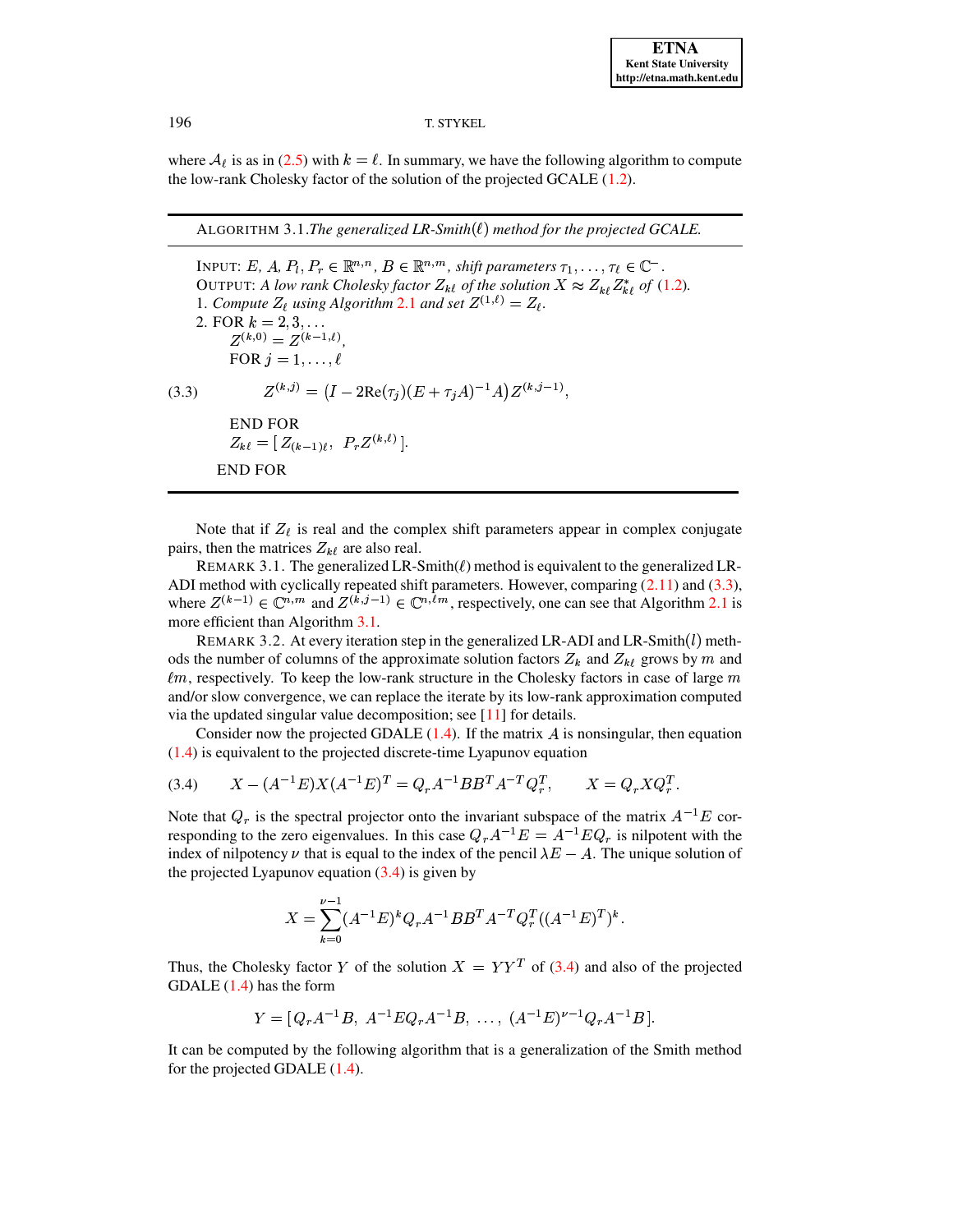<span id="page-10-1"></span>197

ALGORITHM 3.2. The generalized Smith method for the projected GDALE.

INPUT: E, A,  $Q_r \in \mathbb{R}^{n,n}$  and  $B \in \mathbb{R}^{n,m}$ . OUTPUT: A Cholesky factor  $Y_{\nu}$  of the solution  $X = Y_{\nu} Y_{\nu}^T$  of (1.4). 1.  $Y^{(1)} = Q_r A^{-1} B$ ,  $Y_1 = Y^{(1)}$ ; 2. FOR  $k = 2, 3, ..., \nu$ <br>  $Y^{(k)} = A^{-1} E Y^{(k-1)}$ ,  $Y_k = [Y_{k-1}, Y^{(k)}].$ **END FOR** 

Note that if the index  $\nu$  of the pencil  $\lambda E - A$  is unknown, then the iteration in Algorithm 3.2 can be stopped as soon as  $||Y^{(k)}|| \leq tol$  or  $||Y^{(k)}||/||Y_k|| \leq tol$  with some matrix norm  $\|\cdot\|$  and a tolerance *tol*. If we want to compute the solution of (1.4) as accurate as possible, we should set tol to the machine precision. To avoid the drift-off of the columns of  $Y_{\nu}$  from the image of  $Q_{r}$ , the matrices  $Y^{(k)}$  should be pre-multiplied with  $Q_{r}$  after some iteration steps.

<span id="page-10-2"></span>In the case of singular  $A$ , we can consider the Lyapunov equation

$$
(3.5) \t\t X - QEXEQ^T = QBB^TQ^T
$$

with  $Q = Q_r (E P_r + A Q_r)^{-1} = (P_l E + Q_l A)^{-1} Q_l$ . This equation has the same solution as the projected GDALE (1.4), see [41]. Therefore, the Cholesky factor  $Y_{\nu}$  of the solution  $X = Y_u Y_u^T$  of (1.4) can also be computed by applying the Smith method to equation (3.5). Similarly to the projectors  $Q_r$  and  $Q_l$ , the matrix  $Q$  can be constructed in explicit form using the special block structure of  $E$  and  $A$ .

<span id="page-10-0"></span>4. Numerical examples. In this section we present some results of numerical experiments. Computations were done on IBM RS 6000 44P Modell 270 with machine precision  $\varepsilon \approx 2.22 \times 10^{-16}$  using MATLAB 7. In all examples the suboptimal ADI shift parameters were computed as described in Section 2.1.

<span id="page-10-3"></span>EXAMPLE 4.1. Consider the 2D instationary Stokes equation that describes the flow of an incompressible fluid in a domain. The spatial discretization of this equation by the finite difference method on a uniform staggered grid leads to the descriptor system  $(1.1)$  with the matrices E and A as in (1.9), where  $E_{11} = I$ ,  $A_{11} = A_{11}^T$  and  $A_{21} = A_{12}^T$ . In our experiments the state space dimension of the problem is  $n = 11040$ , and the matrix  $B \in \mathbb{R}^{n,1}$  is chosen at random. Note that E and A are symmetric and E is positive semidefinite. In this case the finite eigenvalues of  $\lambda E - A$  are real.

In Figure 4.1 we present the normalized residual norm  $\eta(Z_k)$  as in (2.12) and the ratio  $\zeta(Z_k) = ||Z^{(k)}||_F / ||Z_k||_F$  for the generalized LR-ADI method with  $\ell = 10$  real shift parameters. The spectral radius of the matrix  $A_{10}$  as in (2.5) is  $\rho(A_{10}) = 0.01$ . One can see that the generalized LR-ADI method converges fast, and the solution of the projected GCALE  $(1.2)$  can be approximated quite accurately by a matrix of rank 30. The normalized residual norm  $\eta(Z_k)$  stagnates on a relatively small level, which is caused by round-off errors. Note that  $\zeta(Z_k)$  does not decrease monotonically and more iteration steps are required to achieve  $\zeta(Z_k) \leq tol$  than  $\eta(Z_k) \leq tol$ .

Figure 4.2 shows the convergence history of the normalized residual norm for the generalized LR-ADI method and the generalized LR-Smith $(10)$  method versus the iteration number. As expected, both methods give similar results.

Furthermore, we computed the full rank Cholesky factor  $Y_2 \in \mathbb{R}^{n,2}$  of the solution  $X = Y_2 Y_2^T$  of the projected GDALE (1.4) using Algorithm 3.2. The Frobenius norms of the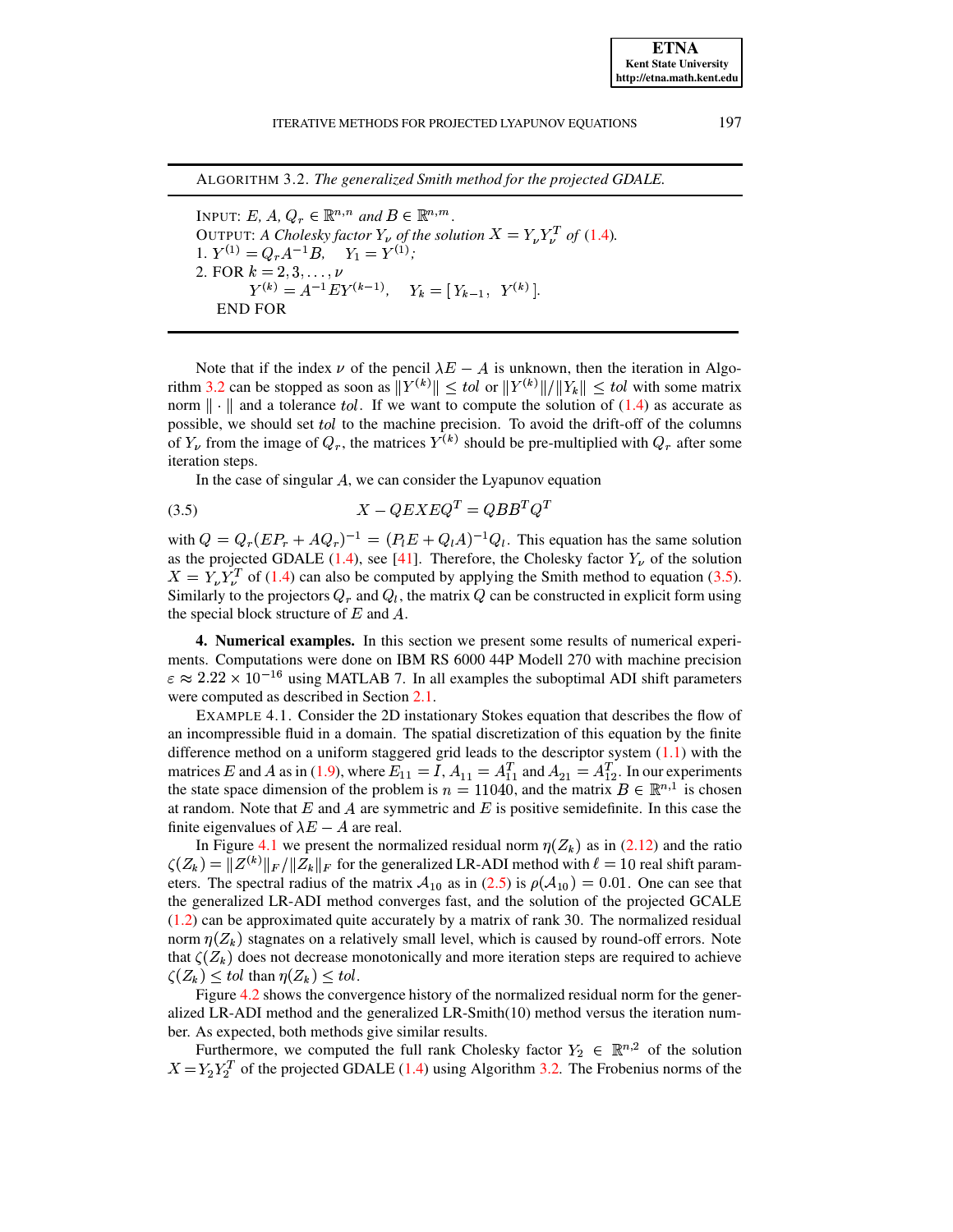

<span id="page-11-0"></span>FIG. 4.1. *Example [4.1:](#page-10-3) convergence history for the generalized LR-ADI method.*



FIG. 4.2. *Example [4.1:](#page-10-3) normalized residuals for the generalized LR-ADI and LR-Smith(10) methods.*

<span id="page-11-1"></span>update matrices are  $||Y^{(1)}||_F = 3.874 \times 10^5$ ,  $||Y^{(2)}||_F = 1.295 \times 10^2$  and  $||Y^{(3)}||_F \le \varepsilon$ . This is not surprising because the pencil  $\lambda E - A$  is of index 2.

<span id="page-11-2"></span>EXAMPLE 4.2. Consider the descriptor system  $(1.1)$  with non-symmetric matrices E and  $A$  as in  $(1.9)$  that has been obtained by the finite element discretization of a convection prob-lem with a boundary control, see [\[19\]](#page-14-14) for details. The problem has the state space dimension  $n = 2909$ , and the matrix  $B = [0, B_2^T]^T \in \mathbb{R}^{n,1}$  results from the boundary control.

In Figure [4.3](#page-12-0) we present the convergence history in terms of the normalized residual norms for the generalized LR-ADI method and the generalized LR-Smith(11) method. One can see that the solution of the projected GCALE  $(1.2)$  can be approximated by a matrix of rank 35. The spectral radius of  $A_{11}$  is  $\rho(A_{11}) = 0.018$ .

The solution of the projected GDALE [\(1.4\)](#page-0-3) has been computed in factored form  $X =$  $Y_2 Y_2^T$  with the full rank Cholesky factor  $Y_2 \in \mathbb{R}^{n,2}$ . The Frobenius norms of the update matrices are  $||Y^{(1)}||_F = 2.397$ ,  $||Y^{(2)}||_F = 1.357 \times 10^{-3}$  and  $||Y^{(3)}||_F \le \varepsilon$ .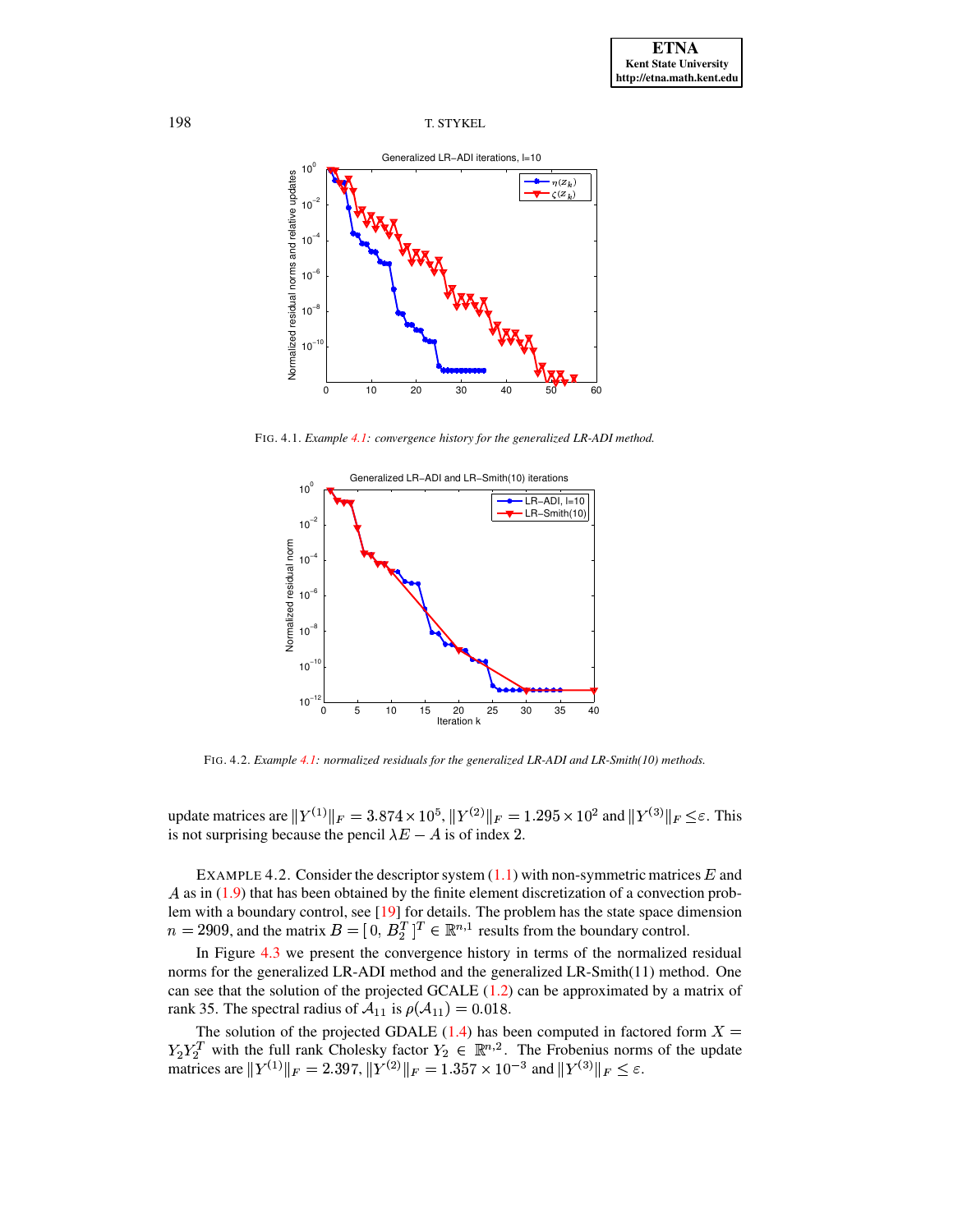

FIG. 4.3. *Example [4.2:](#page-11-2) normalized residuals for the generalized LR-ADI and LR-Smith(11) methods.*

<span id="page-12-1"></span><span id="page-12-0"></span>EXAMPLE 4.3. Consider a damped mass-spring system with  $g$  masses, see [\[37,](#page-15-15) Section 3.9]. The *i*-th mass of weight  $m_i$  is connected to the  $(i + 1)$ -st mass by a spring and a damper with constants  $k_i$  and  $d_i$ , respectively, and also to the ground by another spring and damper with constants  $\delta_i$  and  $\kappa_i$ , respectively. Additionally, we assume that the first mass is connected to the last one by a rigid bar and it can be influenced by a control. The vibration of this system is described by the descriptor system  $(1.1)$  with the matrices E and A as in  $(1.10)$ . For  $g = 5000$ , we obtain a problem of the state space dimension  $n = 10001$  with  $B \in \mathbb{R}^{n,1}$ . The system parameters are  $m_1 = \ldots = m_q = 100$  and

$$
\begin{array}{lllll} k_1=\ldots=k_{g-1}=k=2,\quad \kappa_1=\ldots=\kappa_g=\kappa=4,\\ d_1=\ldots=d_{g-1}=d=3,\quad \delta_1=\ldots=\delta_g=\delta=7.\end{array}
$$

Figure [4.4](#page-13-5) shows the normalized residual norms  $\eta(Z_k)$  and the relative updates  $\zeta(Z_k)$ for the generalized LR-ADI method with  $\ell = 12$  complex ADI shift parameters. We see that the low-rank Cholesky factor  $Z_k$  of the solution of the projected GCALE [\(1.2\)](#page-0-2) computed with the stopping criterion  $\zeta(Z_k) \leq tol$  has about twice more columns than those computed with the stopping criterion  $\eta(Z_k) \leq tol$ . Since the spectral radius  $\rho(A_{12}) = 0.003$  is very small, the generalized LR-ADI iteration converges very fast.

Furthermore, we change the damping constants to  $d = 0.3$  and  $\delta = 0.7$  that results in  $\rho(\mathcal{A}_{12}) = 0.718$ . Figure [4.5](#page-13-6) shows that in this case the normalized residual norms  $\eta(Z_k)$ decay quite slowly compared to the previous experiment with  $\rho(A_{12}) = 0.003$ . This example demonstrates that the convergence rate of the generalized LR-ADI method strongly depends on the spectral radius of the iteration matrix in  $(2.5)$ .

Finally, we investigate the impact of the growing number of columns in  $B \in \mathbb{R}^{n,m}$  on the convergence of the LR-ADI method. Assuming that the first  $m$  masses are influenced by controls, we obtain  $B = [e_{q+1}, \ldots, e_{q+m}]$ , where  $e_j$  denotes the j-th column of  $I_{2q+1}$ . Figure [4.6](#page-14-20) shows the normalized residual norms for the generalized LR-ADI method applied to the problems with  $m = 1, 5$  and 10 inputs. One can see that for different m the convergence is about the same.

**5. Conclusion.** In this paper we have discussed the numerical solution of large-scale projected generalized Lyapunov equations that arise, for example, in model reduction of descriptor systems. We have presented the generalized low-rank alternating direction implicit

**ETNA Kent State University http://etna.math.kent.edu**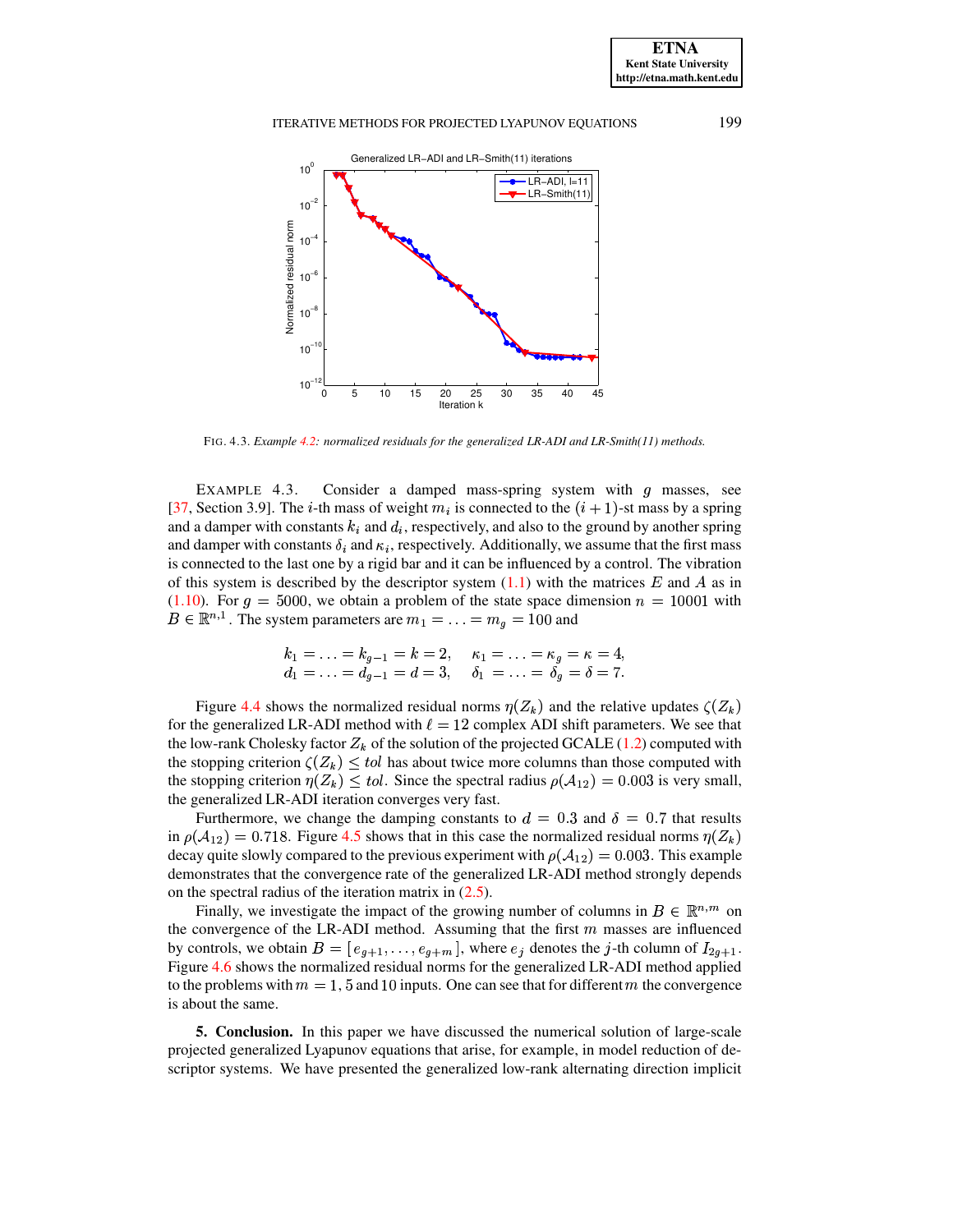

<span id="page-13-5"></span>FIG. 4.4. *Example [4.3:](#page-12-1) convergence history for the generalized LR-ADI method.*



<span id="page-13-6"></span>FIG. 4.5. *Example [4.3:](#page-12-1) convergence history for the generalized LR-ADI method for different sets of damping parameters.*

method and the generalized low-rank cyclic Smith method for computing low-rank approximations to the solutions of these equations. The efficiency of these methods has been demonstrated by numerical experiments.

#### REFERENCES

- <span id="page-13-4"></span>[1] A. C. ANTOULAS, D. C. SORENSEN, AND Y. ZHOU, *On the decay rate of the Hankel singular values and related issues*, Systems Control Lett., 46 (2002), pp. 323–342.
- <span id="page-13-1"></span>[2] R. H. BARTELS AND G. W. STEWART, *Solution of the equation*  $AX + XB = C$ , Comm. ACM, 15 (1972), pp. 820–826.
- <span id="page-13-2"></span>[3] U. BAUR AND P. BENNER, *Factorized solution of Lyapunov equations based on hierarchical matrix arithmetic*, Computing, 78 (2006), pp. 211–234.
- <span id="page-13-0"></span>[4] D. J. BENDER, *Lyapunov-like equations and reachability/observability Gramians for descriptor systems*, IEEE Trans. Automat. Control, 32 (1987), pp. 343–348.
- <span id="page-13-3"></span>[5] P. BENNER AND E. S. QUINTANA-ORT´I, *Solving stable generalized Lyapunov equations with the matrix sign function*, Numer. Algorithms, 20 (1999), pp. 75–100.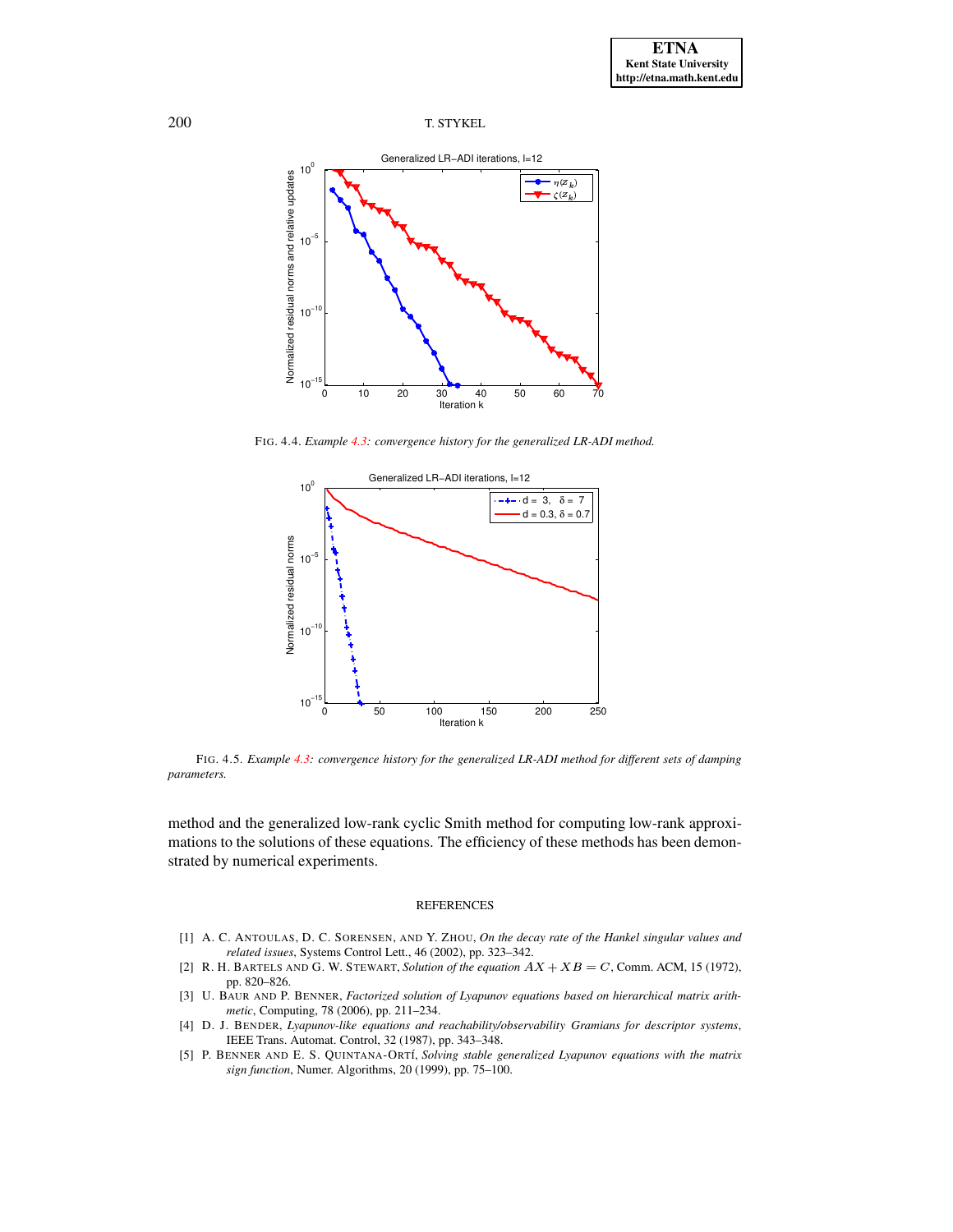### ITERATIVE METHODS FOR PROJECTED LYAPUNOV EQUATIONS 201



FIG. 4.6. *Example [4.3:](#page-12-1) normalized residual norms for different number of inputs.*

- <span id="page-14-20"></span><span id="page-14-0"></span>[6] K. BERNERT, *Differenzenverfahren zur Losung ¨ der Navier-Stokes-Gleichungen uber ¨ Orthogonalen Netzen*, Wissenschaftliche Schriftenreihe 10/1990, Technische Universität Chemnitz, 1990. [German]
- <span id="page-14-1"></span>[7] K. E. BRENAN, S. L. CAMPBELL, AND L. R. PETZOLD, *The Numerical Solution of Initial-Value Problems in Differential-Algebraic Equations*, Elsevier, North-Holland, New York, 1989.
- <span id="page-14-2"></span>[8] E. EICH-SOELLNER AND C. FU¨ HRER, *Numerical Methods in Multibody Dynamics*, B.G. Teubner, Stuttgart, 1998.
- <span id="page-14-10"></span>[9] J. D. GARDINER, A. J. LAUB, J. J. AMATO, AND C. B. MOLER, *Solution of the Sylvester matrix equation*  $AXB^{T} + CXD^{T} = E$ , ACM Trans. Math. Software, 18 (1992), pp. 223–231.
- <span id="page-14-17"></span>[10] L. GRASEDYCK, *Existence of a low rank of H-matrix approximation to the solution of the Sylvester equation*, Numer. Linear Algebra Appl., 11 (2004), pp. 371–389.
- <span id="page-14-19"></span>[11] S. GUGERCIN, D. C. SORENSEN, AND A. C. ANTOULAS,*A modified low-rank Smith method for large-scale Lyapunov equations*, Numer. Algorithms, 32 (2003), pp. 27–55.
- <span id="page-14-3"></span>[12] S. J. HAMMARLING, *Numerical solution of the stable non-negative definite Lyapunov equation*, IMA J. Numer. Anal., 2 (1982), pp. 303–323.
- <span id="page-14-4"></span>[13] D. Y. HU AND L. REICHEL, *Krylov-subspace methods for the Sylvester equation*, Linear Algebra Appl., 172 (1992), pp. 283–313.
- <span id="page-14-5"></span>[14] I. M. JAIMOUKHA AND E. M. KASENALLY,*Krylov subspace methods for solving large Lyapunov equations*, SIAM J. Numer. Anal., 31 (1994), pp. 227–251.
- <span id="page-14-11"></span>[15] V. B. LARIN AND F. A. ALIEV, *Generalized Lyapunov equation and factorization of matrix polynomials*, Systems Control Lett., 21 (1993), pp. 485–491.
- <span id="page-14-12"></span>[16] J.-R. LI AND T. PENZL, *Square root method via Cholesky factor ADI*, in Proceedings of the 14th International Symposium of Mathematical Theory of Networks and Systems, Perpignan, France, 2000, CD-ROM.
- <span id="page-14-6"></span>[17] J.-R. LI AND J. WHITE, *Low rank solution of Lyapunov equations*, SIAM J. Matrix Anal. Appl., 24 (2002), pp. 260–280.
- <span id="page-14-7"></span>[18] A. LU AND E. WACHSPRESS, *Solution of Lyapunov equations by alternating direction implicit iteration*, Comput. Math. Appl., 21 (1991), pp. 43–58.
- <span id="page-14-14"></span>[19] K. H. A. OLSSON, *Model Order Reduction in FEMLAB by Dual Rational Arnoldi*, Master thesis, Department of Mathematics, Chalmers University of Technology and Göteborg University, Göteborg, Sweden, 2002.
- <span id="page-14-15"></span>[20] D. W. PEACEMAN AND H. H. RACHFORD, *The numerical solution of parabolic and elliptic differential equations*, J. Soc. Indust. Appl. Math., 3 (1955), pp. 28–41.
- <span id="page-14-13"></span><span id="page-14-8"></span>[21] T. PENZL, *Numerical solution of generalized Lyapunov equations*, Adv. Comput. Math., 8 (1998), pp. 33–48.
- [22] , *A cyclic low-rank Smith method for large sparse Lyapunov equations*, SIAM J. Sci. Comput., 21 (2000), pp. 1401–1418.
- <span id="page-14-18"></span>[23] , *Eigenvalue decay bounds for solutions of Lyapunov equations: the symmetric case*, Systems Control Lett., 40 (2000), pp. 139–144.
- <span id="page-14-9"></span>[24] Y. SAAD, *Numerical solution of large Lyapunov equations*, in Signal Processing, Scattering, Operator Theory, and Numerical Methods, M. A. Kaashoek, J. H. Van Schuppen, and A. C. M. Ran, eds., Birkhäuser, Boston, 1990, pp. 503–511.
- <span id="page-14-16"></span>[25] , *Numerical Methods for Large Eigenvalue Problems*, Series in Algorithms and Architectures for Advanced Scientific Computing, Manchester University Press, Manchester, 1992.